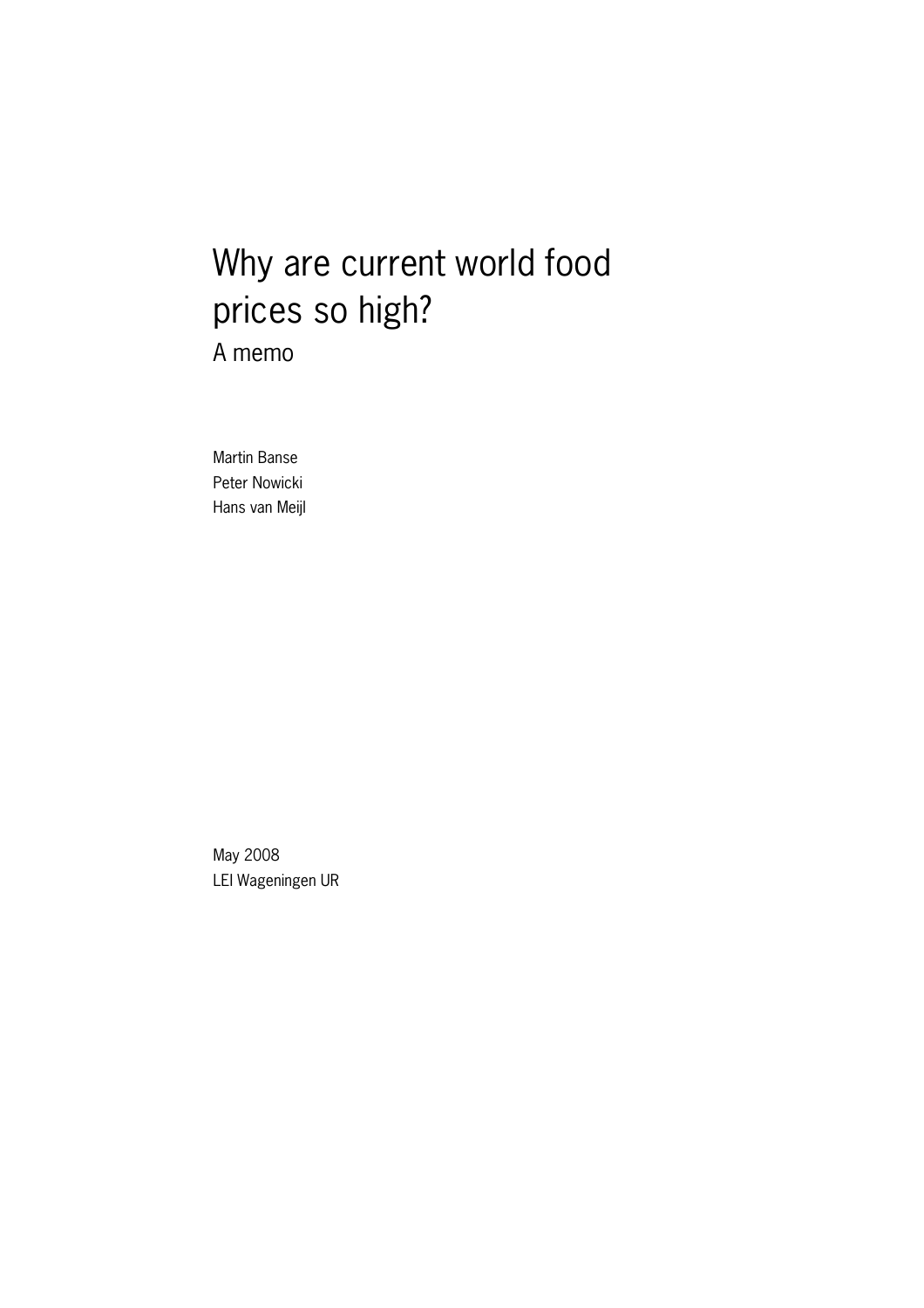Het LEI had the following research areas:

- **O** International policy
- **Development issues**
- **E** Consumers and supply chains
- **In** Sectors and enterprises
- **Environment, nature and landscape**
- $\blacktriangleright$  Rural economy and use of space

This report over the research area International policy.

This document is financed by the Dutch Ministry of Agriculture, Nature and Food Quality. It is based on secondary literature, own research and consultations with experts in the field of world agriculture market analysis. We consulted the following experts: Patt Westhoff (FAPRI), Josef Schmidhuber (FAO), Loek Boonekamp (OECD), Ron Trostle (ERS/USDA), Pavel Vavra (OECD), Willie Meyers (FAPRI) and Pierre Charlebois (Agriculture and Agri-Food Canada). Furthermore, we benefited greatly from insights and the discussions during the World Agricultural Outlook Conference, organized by ERS/USDA Washington DC, May, 14-15, 2008 and the Modeling Workshop on Biofuel, May, 16 organized by Farm Foundation and ERS/USDA Washington DC.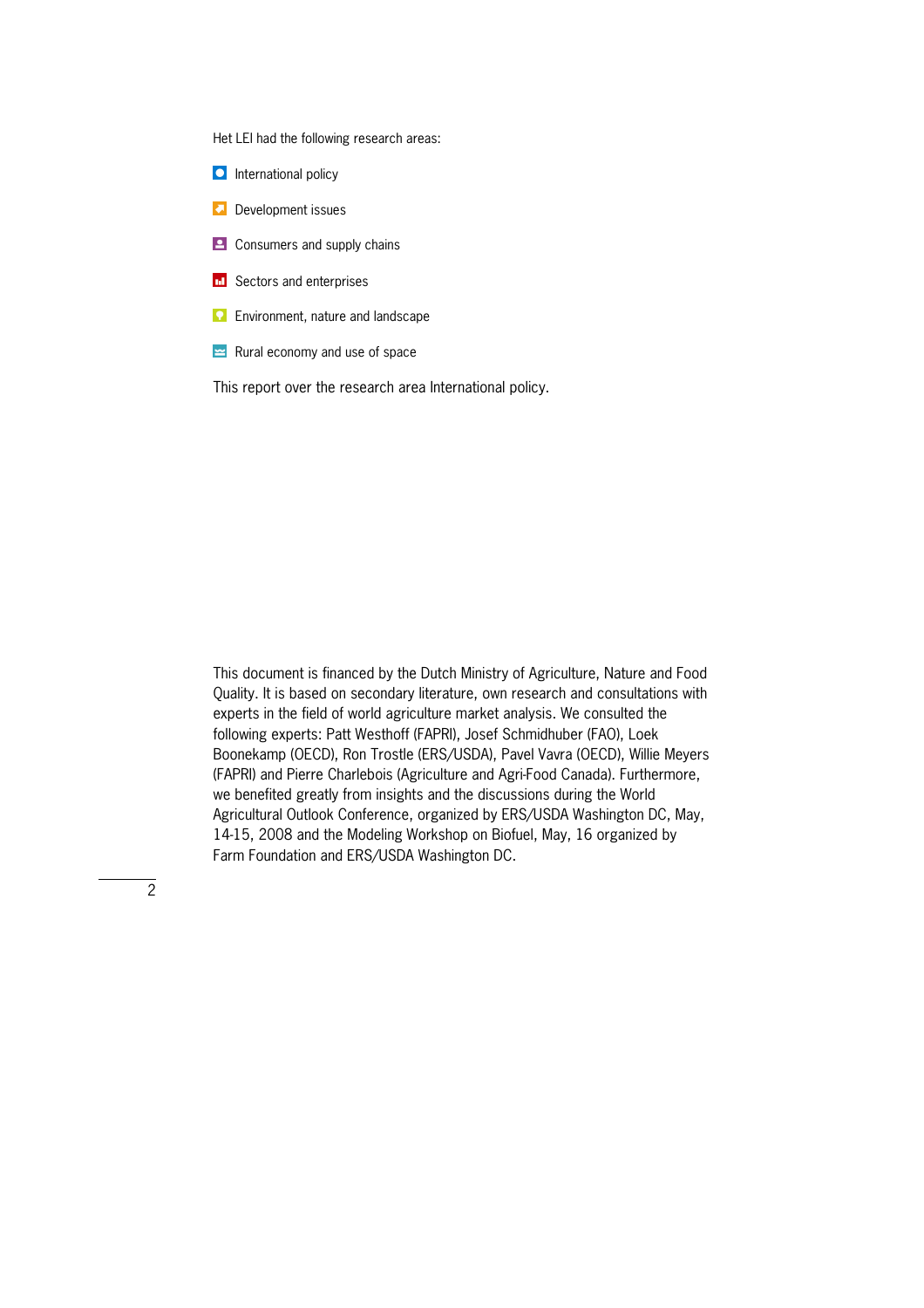# **Content**

| 1            | World agricultural prices in a historical perspective                | 4  |
|--------------|----------------------------------------------------------------------|----|
| $\mathbf{2}$ | Long run effects                                                     | 7  |
| 3            | What explains the recent increase in agricultural prices?            | 11 |
| 4            | First quantitative results of the analysis of key driving<br>factors | 18 |
| 5            | The future                                                           | 22 |
| 6            | <b>Concluding remarks</b>                                            | 25 |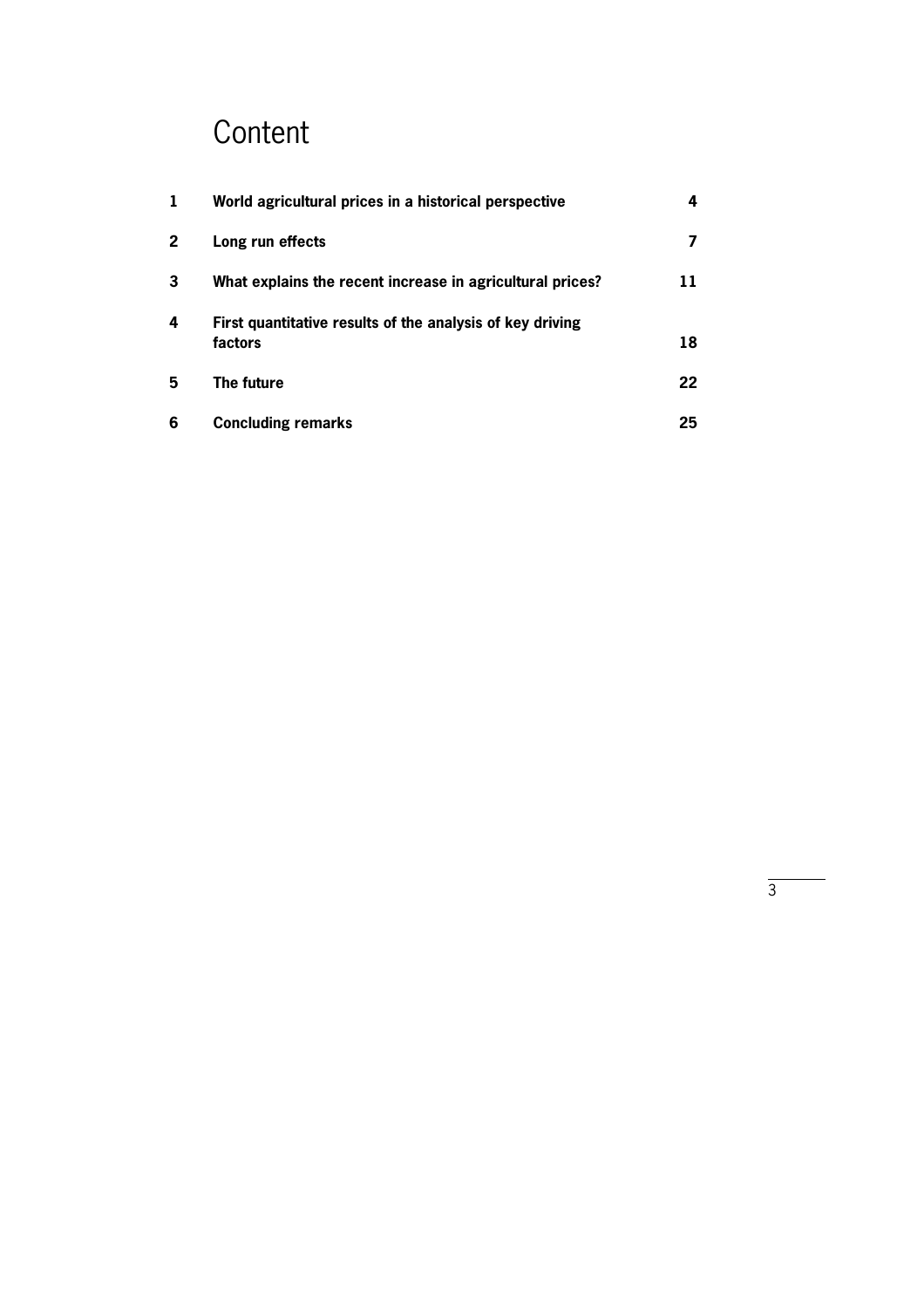## 1 World agricultural prices in a historical perspective

World agricultural prices are very volatile which is due to traditional characteristics of agricultural markets such as inelastic (short run) supply and demand curves (see, Meijl et al. 2003). $^1$  The volatility is also high because the world market is a relatively small residual market in a world distorted by agricultural policies.<sup>2</sup> The combination of high technological change and inelastic demand cause real world prices to decline in the long run (trend). The prices, however, of many (major) agricultural commodities have risen quickly over recent years (see Figure 1).



 Recent increase in agricultural prices are strong, but even with the increase that we have observed in the last three years, real agricultural prices are still low compared to the peaks in prices of the mid-70s. Local prices are linked with

 $\overline{a}$ 

<sup>&</sup>lt;sup>1</sup> "World food prices are instable and will remain unstable in the future. Forecast errors are large in predictions of world prices. There are always unexpected events in important drivers such as yields which are dependent on weather, plagues and diseases". See, Meijl, H. van et al. (2003) Prijzen op agrarische wereldmarkten; Een verkenning van projecties. LEI, Rapport 8.03.06.

<sup>&</sup>lt;sup>2</sup> Trade share (2006) in global production: rice (7%), cheese (7%), coarse grains (11%) and wheat (20%), FAO Statistics.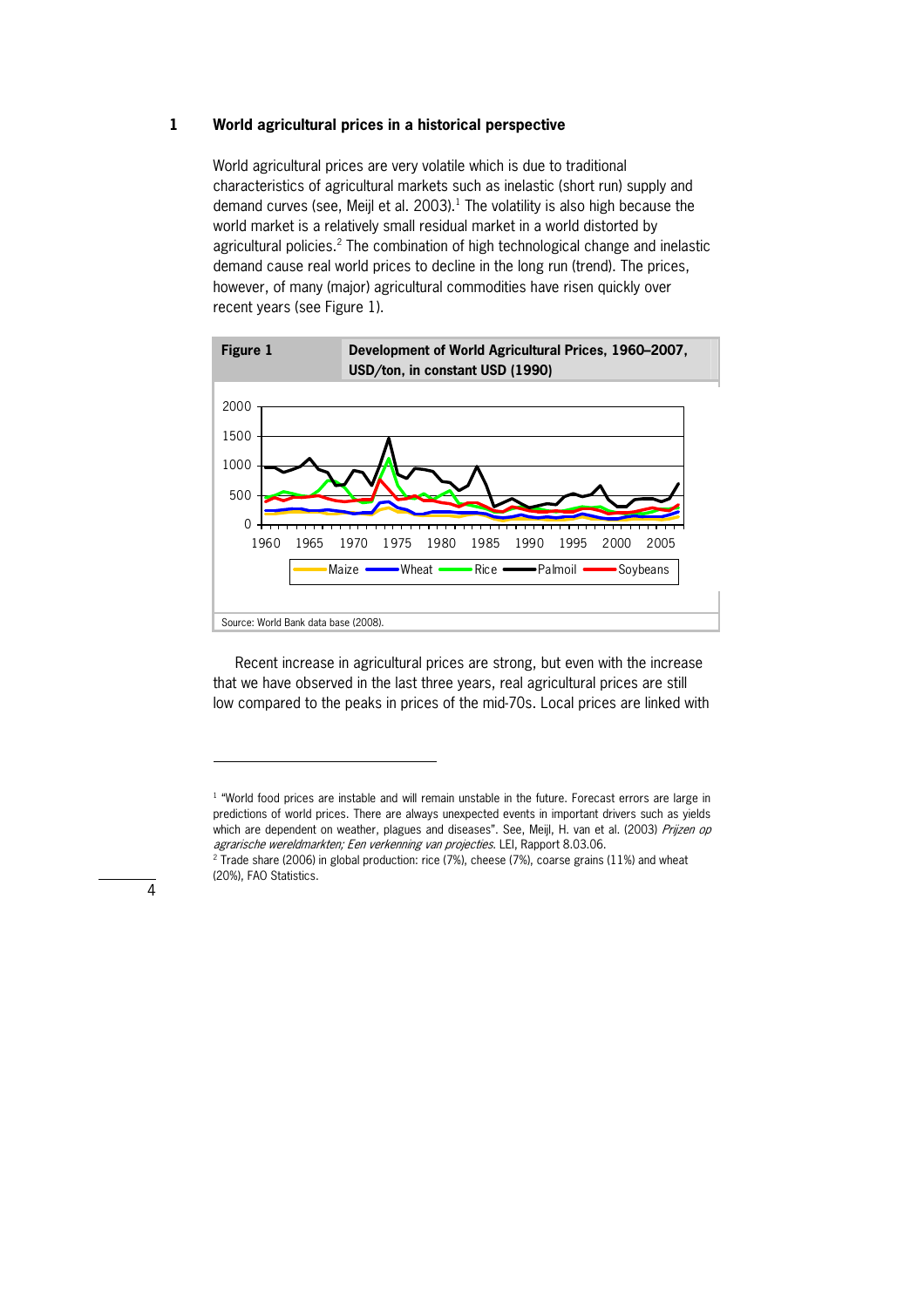these world prices. The transmission effect depends on the transparency of markets, market power and accessibility.



 Figure 2 depicts the price index for food commodities along with an index for the average of all commodities and an index for crude oil. Although the food commodity index has risen more than 60 percent in the last 2 years, the index for all commodities has also risen 60 percent and the index for crude oil has risen even more (see, also Trostle  $2008$ <sup>1</sup>. Since 1999 food commodity prices have risen 98 percent (as of March 2008); the index for all commodities has risen 286 percent; and the index for crude oil has risen 547 percent. In this perspective, the recent rise in food commodity prices is moderate. Figure 3 shows that spot prices in early 2008 for soybean and wheat are declining again while the spot prices for rice and crude oil continue to rise. The prices of wheat and soybeans declined by almost 30% and almost 20%, respectively, since their peak at the end of February this year.

 $\overline{a}$ 

<sup>&</sup>lt;sup>1</sup> Ronald Trostle (2008) Global Agricultural Supply and Demand: Factors Contributing to the Recent Increase in Food Commodity Prices. ERS/USDA. WRS-0801 May 2008.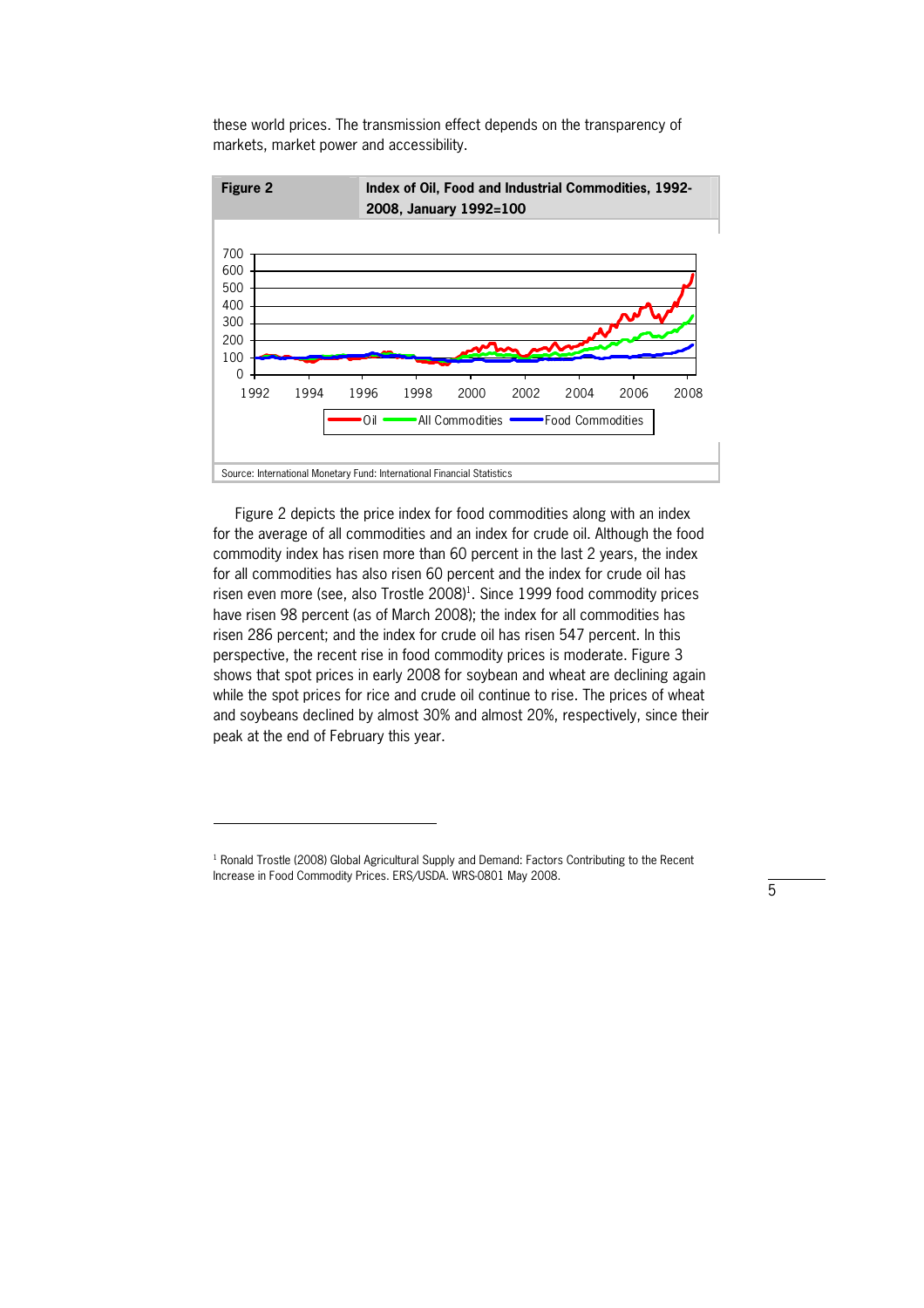

 However, although real food prices are not extremely high in a historical perspective and other commodities have risen more, an increase in the price of food – a basic necessity – causes hardships for many lower income consumers around the world. This makes food-price inflation socially and politically sensitive. This is why much of the world's attention is now focused on the increase in food prices more than on the more rapid increase in prices of other commodities, (see, Trostle 2008, p. 4).

 The question on the minds of many consumers around the world is, "Will food prices drop again this time?" Or, stated another way, "Is the current price spike any different from those of the past, and if so, why?"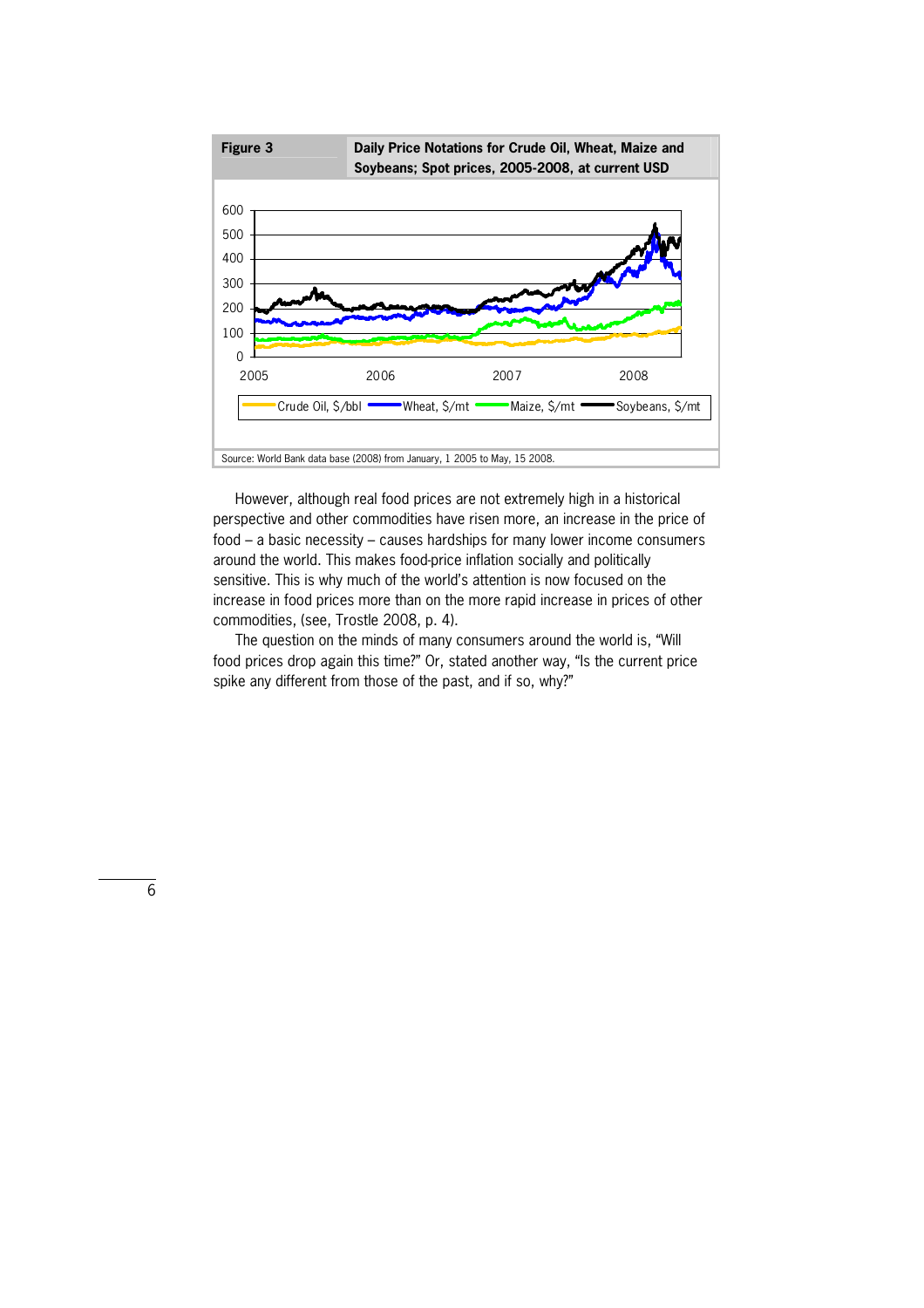# 2 Long run effects

 $\overline{a}$ 

Long run drivers of demand (based on Scenar 2020, Nowicki et al., 2006) 1 Population and macro-economic growth are important drivers of demand for agricultural products. In past years, rapid population growth has accounted for the bulk of the increase in food demand for agricultural products, with a smaller effect from income changes and other factors (Nowicki et al., 2006)<sup>2</sup>. The world's population growth will fall to about 1% in the coming ten years. Continued economic growth is expected over the coming period in almost all regions of the world (see Figure 4).

## Expected population developments in period 2005-2020

- The world's population growth will fall from  $1.4\%$  in the 1990-2003 period to about 1% in the coming ten years. This is mainly due to birth or fertility rates, which are declining and are expected to continue to do so.
- Almost all annual population growth will occur in low and middle income countries, whose population growth rates are much higher than those in high income countries.
- Europe's share in world population has declined sharply and is projected to continue declining during the  $21<sup>st</sup>$  century.
- Population growth in Europe is very low (0.3% yearly for EU-15) or slightly negative  $(-0.2%$  for EU-10).
- The uncertainty with regard to birth and death rates at world or regional level is not too large. However, migration flows between countries and regions are much more uncertain.

<sup>&</sup>lt;sup>1</sup> Nowicki, P., H. van Meijl, A. Knierim, M. Banse, J. Helming, O. Margraf, B. Matzdorf.

R. Mnatsakanian, M. Reutter, I. Terluin, K. Overmars, D. Verhoog, C. Weeger, H. Westhoek (2006). Scenar 2020 - Scenario study on agriculture and the rural world. Contract No. 30 - CE - 0040087/00-08. European Commission, Directorate-General Agriculture and Rural Development, Brussels. <sup>2</sup> Projections for population and GDP for the EU member states are taken from a study of the Economic Policy Committee of the European Commission called "The 2005 EPC projection of agerelated expenditure: agreed underlying assumptions and projections methodologies, 2005". The projections for the rest of the world are based on assumptions used in the OECD and USDA agricultural Outlooks.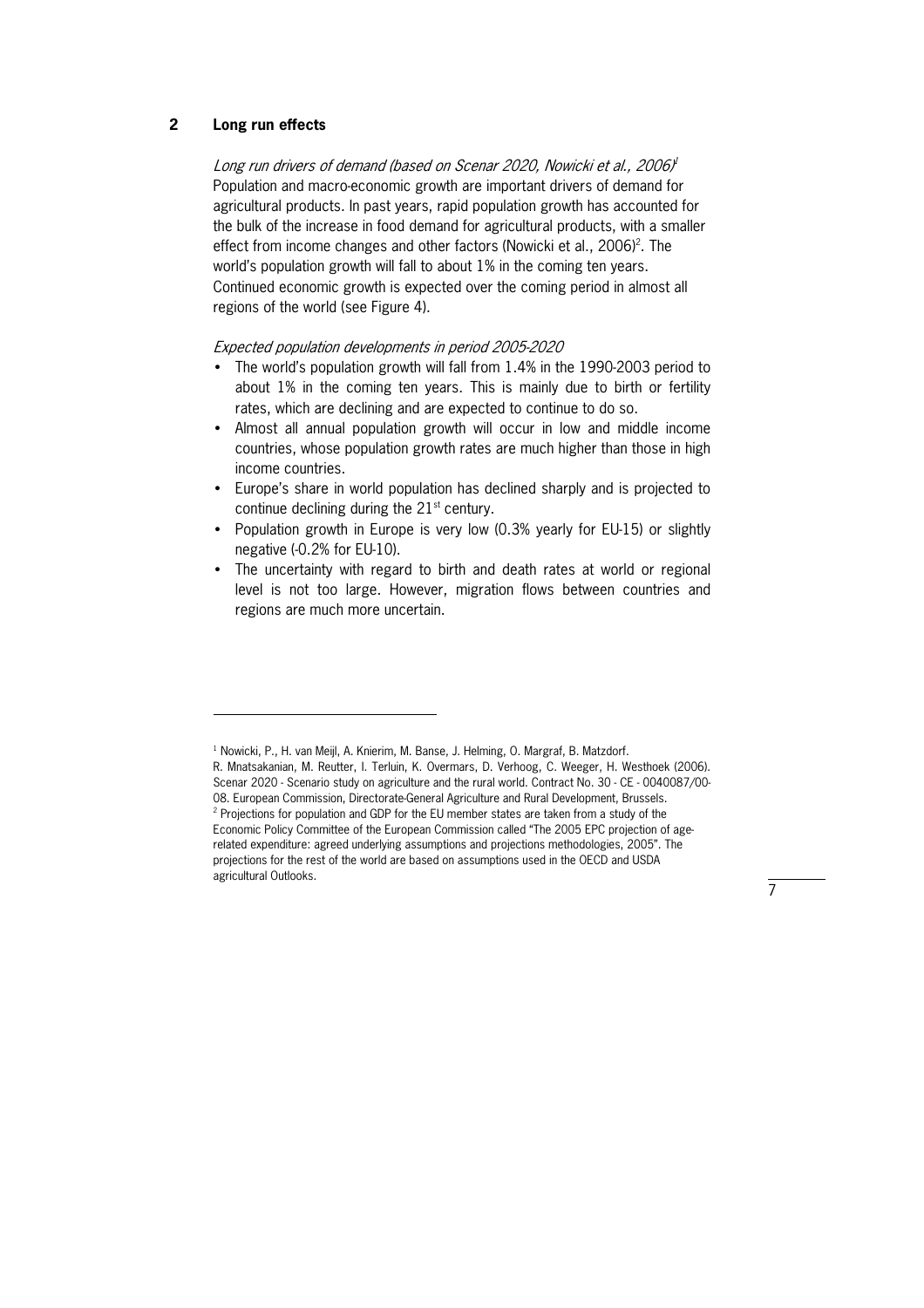

## Global Income growth

- Robust economic growth is expected over the coming period in almost all regions of the world in the baseline scenario (see Figure 4).
- Economic growth will be considerably higher for most of the transitional and developing countries than for the EU-15, the United States and Japan, in particular for Brazil, China, India and the new EU member states. Incomes in Europe are expected to increase slightly over the coming years.
- Annual income growth in Europe is about 2% for EU-15 and 3.8% for EU-10.
- World and EU economic growth in the future stays uncertain and depends on the amount of investments in education and research, on technological opportunities, on the degree of participation in the political, societal and market arenas, and on the liberalisation of world commodity and factor markets.

 The robust growth of income per capita leads to more "luxury" consumption in developed countries. This implies more convenience food, processed products (ready to eat) and food safety, environmental and health concerns. In developed countries the total amount of food consumed will only grow in a limited manner. However, in developing countries a higher income induces more production and a shift to more value-added products. Important is the switch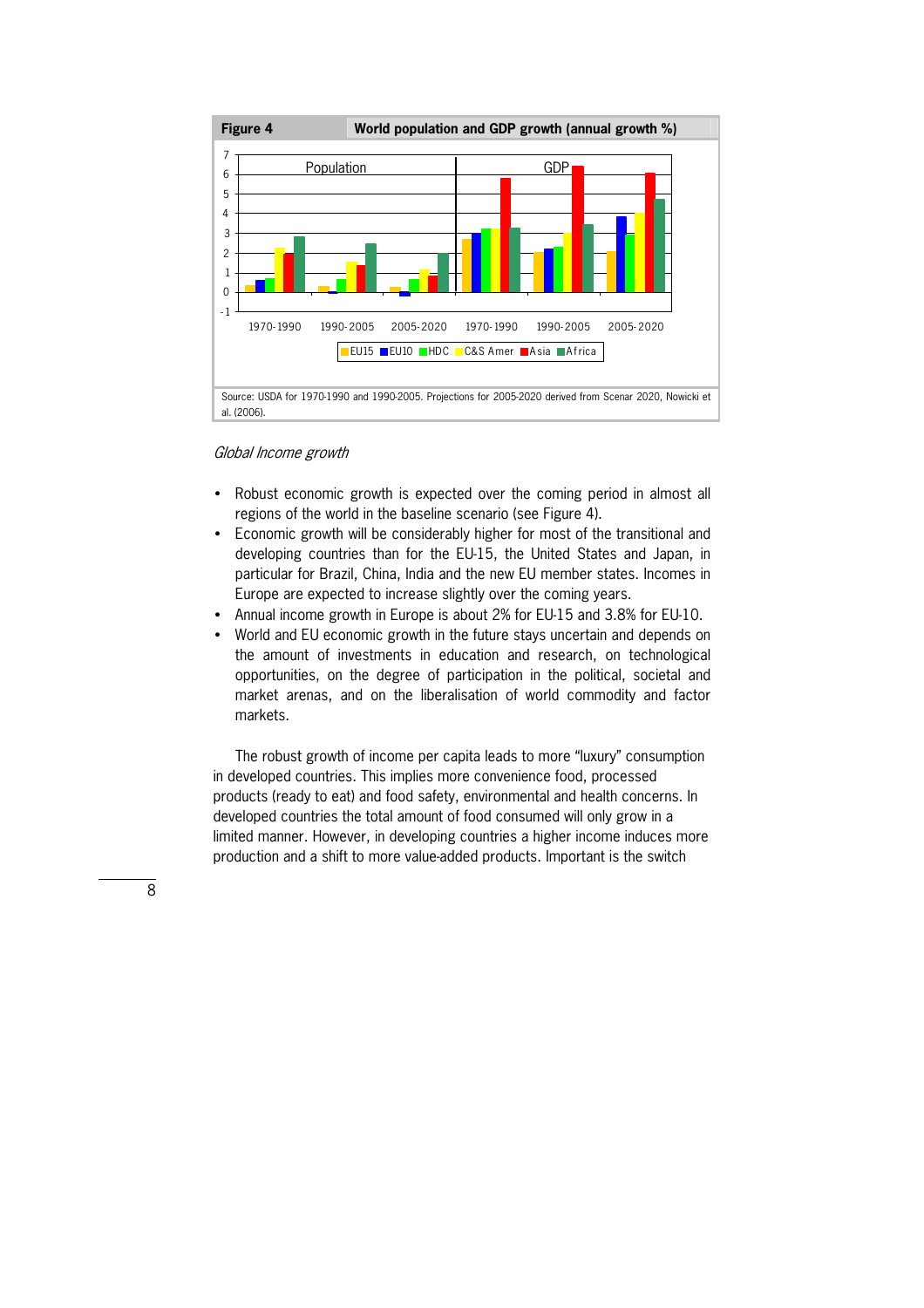from cereals to meat consumption, as an increased demand for meat induces a relatively higher demand for grain and protein feed. To produce 1 kg of chicken, pork and beef, respectively 2.5 kg, 6.5 kg and 7 kg of feed are required.<sup>1</sup>

# Long-term drivers of supply

 $\overline{a}$ 

With regard to crop production, yield and area developments are important drivers of supply. Figure 5 shows that production growth was almost totally determined by yield increase while the total area harvested was more or less constant. The growth in yields declined from 2% per year in the 1970-1990 period to 1.1% in the 1990-2007 period. USDA expects the growth to decline to 0.8% per year for the period 2009-2017 (USDA, 2008). At the global scale, crop production area increased in the 1970-2007 period by 0.15% per year, and USDA expects the area to grow by 0.4% per year in the period 2007-2017.



<sup>&</sup>lt;sup>1</sup> The numbers describe upper-bound estimates of conversion rates: 7 kg of corn to produce 1 kg of beef, 6.5 kg of corn to produce 1 kg of pork, and 2.6 kg of corn to produce 1 kg of chicken. Source: Ephraim Leibtag, "Corn Prices Near Record High, But What About Food Costs?" In Amber Waves, February 2008. Modern technology, however, require much less feed especially in pork production; here average feed conversion rates are between 3.2-2.6 kg of feed per kg of meat.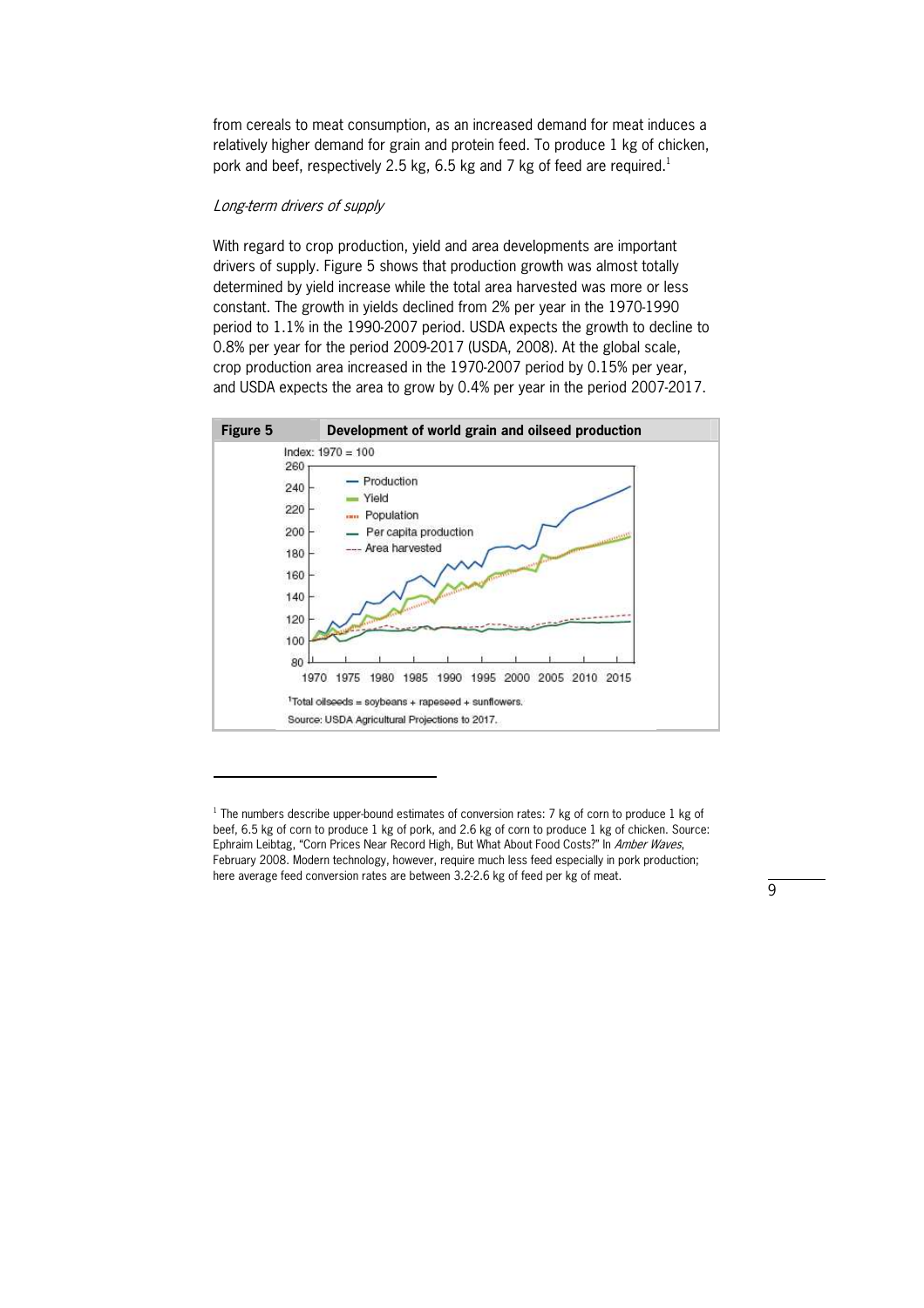Figure 6 shows that growth rates of yields for major cereals in developing countries are slowing. It should be mentioned that the decline in annual growth rates is not necessarily related to a decline in absolute yield growth per annum. An important explanation for the decreasing yield growth rates might be the declining public agricultural research and development spending over time in both developing and developed countries (see Figure 7). Although private sector research has grown, private sector R&D is mostly cost reducing\short run oriented instead of public R&D, which is often more yield enhancing\long term oriented.

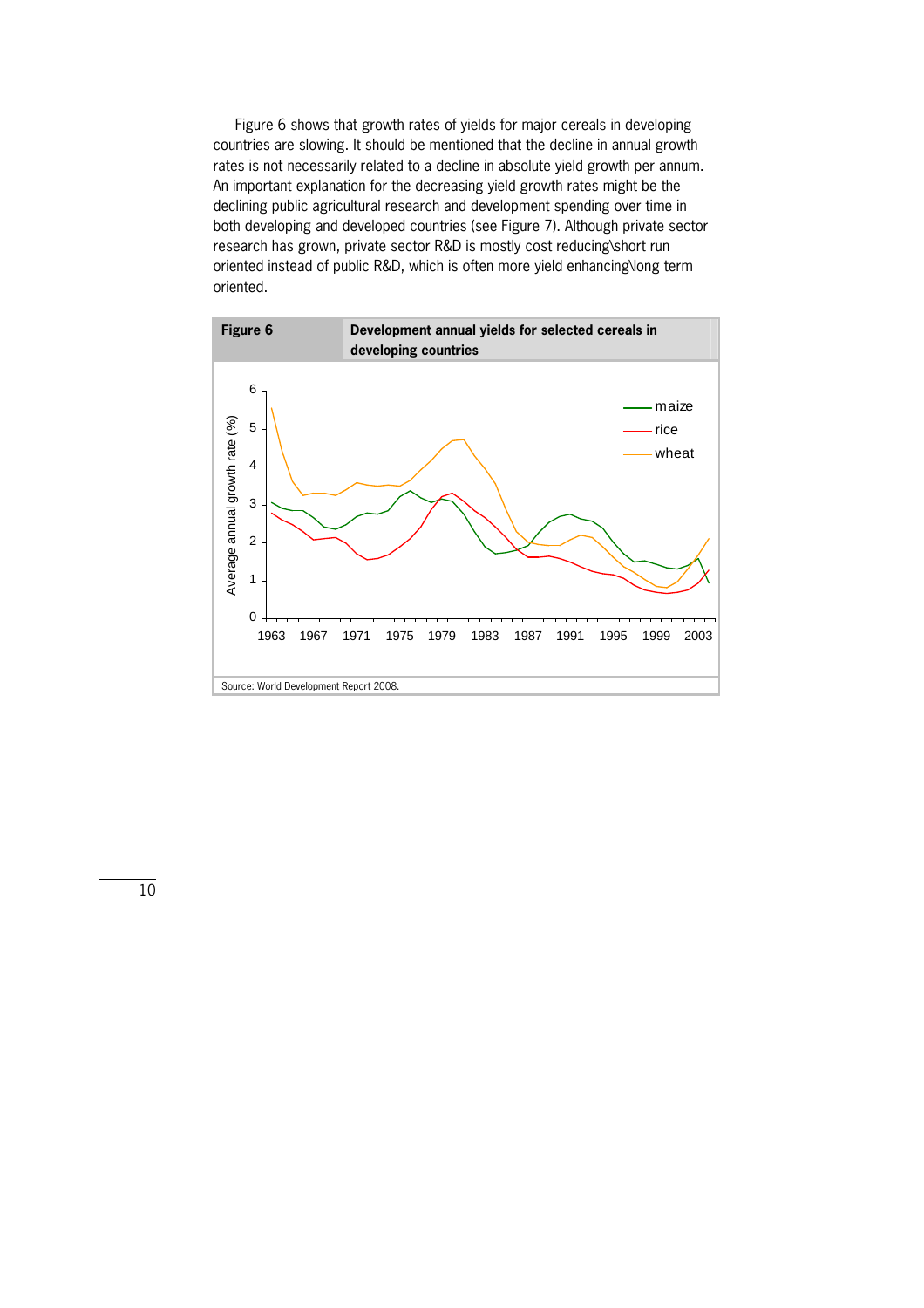

- The direct link between R&D spending and yield growth had been intensively discussed amongst agricultural scientists and is not fully clear.
- The general outcome of this discussion is that an additional growth in yield rates requires more than additional spending in capital stock but also investment in human capital stock and improvements in market institutions

# 3 What explains the recent increase in agricultural prices?

A combination of record low global inventory levels, weather induced supply side shocks, surging outside investor influence, record oil prices and structural changes in demand for grains and oilseeds due to biofuels have created the high prices. The question is whether it is a coincidence that the past and current high price levels coincide with high oil prices or whether other reasons for the current price peak are more important.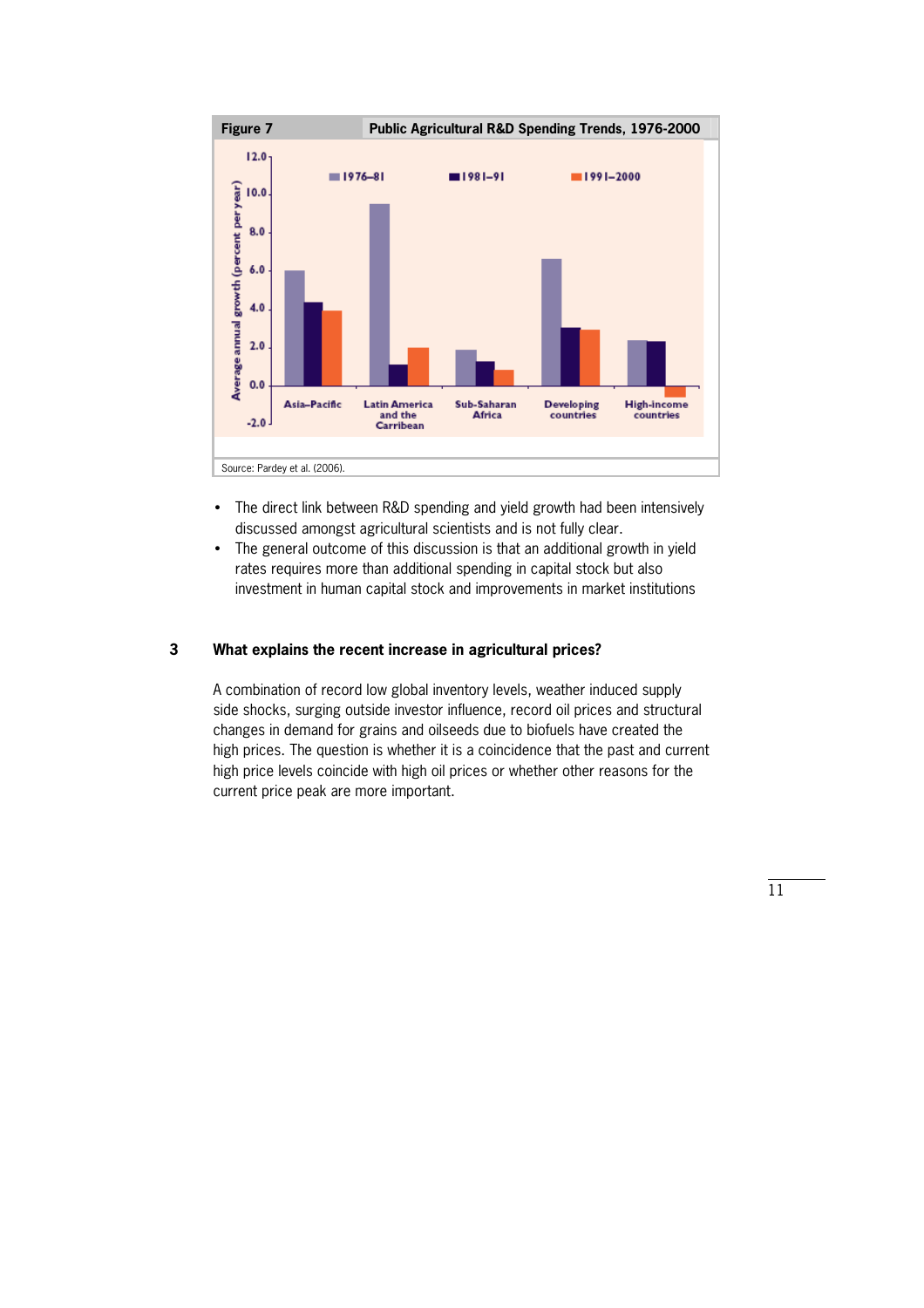## Effects on the supply side

• Poor harvests in Australia, Ukraine and Europe for wheat and barley. According to FAO statistics, these three regions contributed on average 51% of total world barley production and 27% of total world wheat production for the period 2005-2006.



- Lower harvests in wheat and barley are more than compensated by a bumper harvest for corn worldwide.
	- o Therefore, world cereal production increased in total even in 2007.
	- o The bumper harvest in corn kept corn prices low and the wheat-corn spread increased significantly (see Figure 3).
	- o Only recently have corn prices also strongly increased.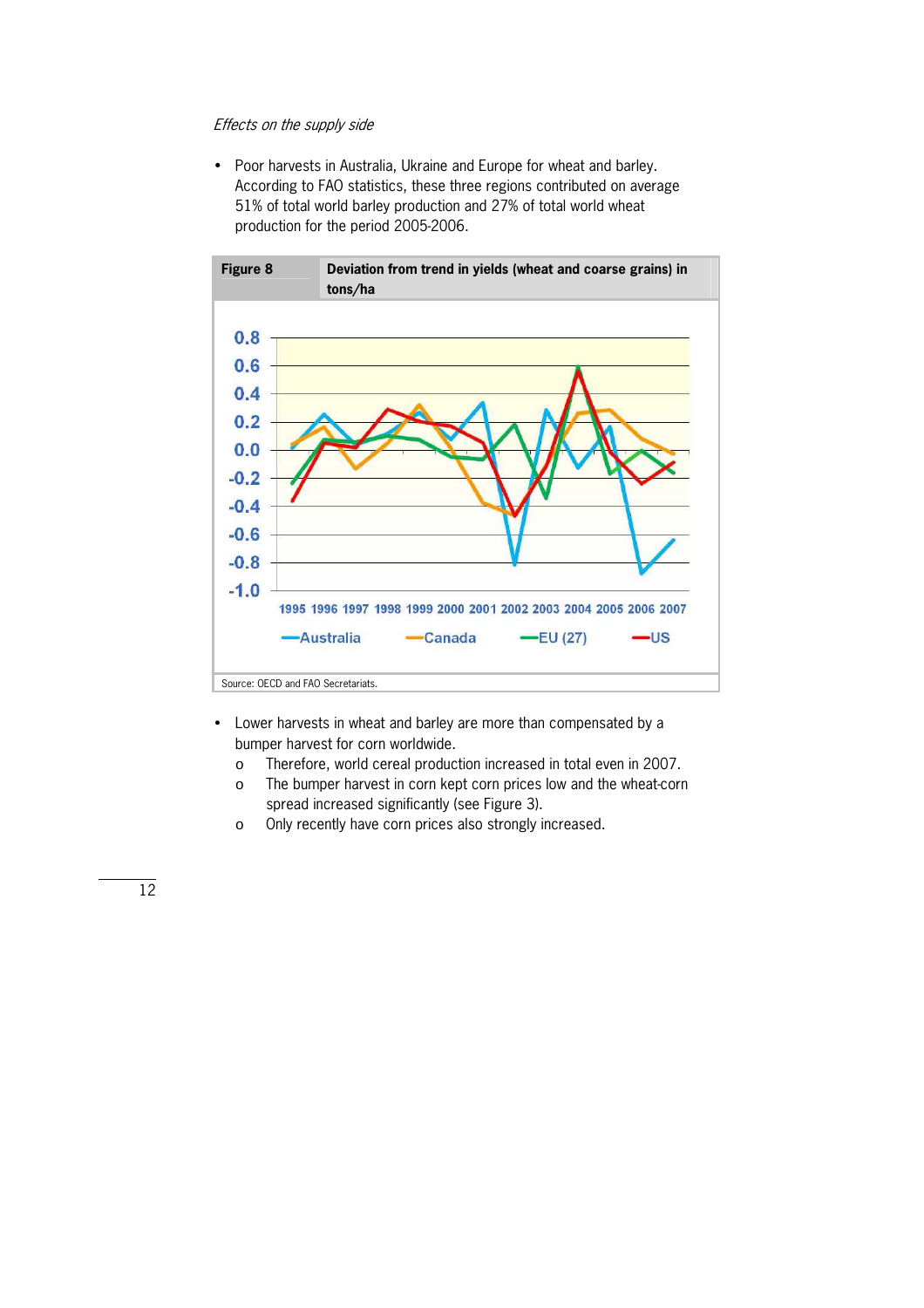- Higher energy prices lead to higher food prices as costs (e.g. fertilizer, processing, and transport) increase. Higher transport costs induce higher price effects as distances increase.
- CAP policies such as mandatory set-aside regulation or production quota restrained supply. Furthermore, there was a change from price to income support and compensatory payments became decoupled, set aside was introduced and export subsidies were diminished. Some of these measures limited supply within the EU. However, the general aim of the last CAP reforms was an enforcement of farmers' ability to react to market signals instead of following policy signals given by market price support. Measures aimed to restrict supply, e.g. production quota or set-aside requirements, are instruments designed for a world with declining prices, but which may act to reinforce prices in case of food shortages.
- Low prices in the last decades did not provide an incentive to invest in productivity enhancing technologies.

# Effects on the demand side

- Constant demand in Europe and Northern America with an increase in demand in Asian countries
- Change in diet in emerging economies.
- Additional demand for biofuels:
	- 5% of global oilseed production is processed to biodiesel or is used directly for transportation.
	- o 4.5% of global cereal production is used for ethanol production.
	- o Therefore, this *marginal* extra demand triggered the markets.
	- o However, biofuels are not new. Ethanol based on sugar cane exists in an economically profitable way in Brazil for a long time.
	- o Increasing food and feedstock prices make biofuels less profitable and food more profitable. This shifts production back to food (in US is this already visible; Trostle 2008, p.17). With current high prices for soybeans in the US margins for biodiesel became already negative and the biodiesel production slowed down [see presentation of Gerald A. Bange (USDA) on the Agricultural Markets Roundtable held April 22, 2008 Washington, DC at the Commodity Futures Trading Commission].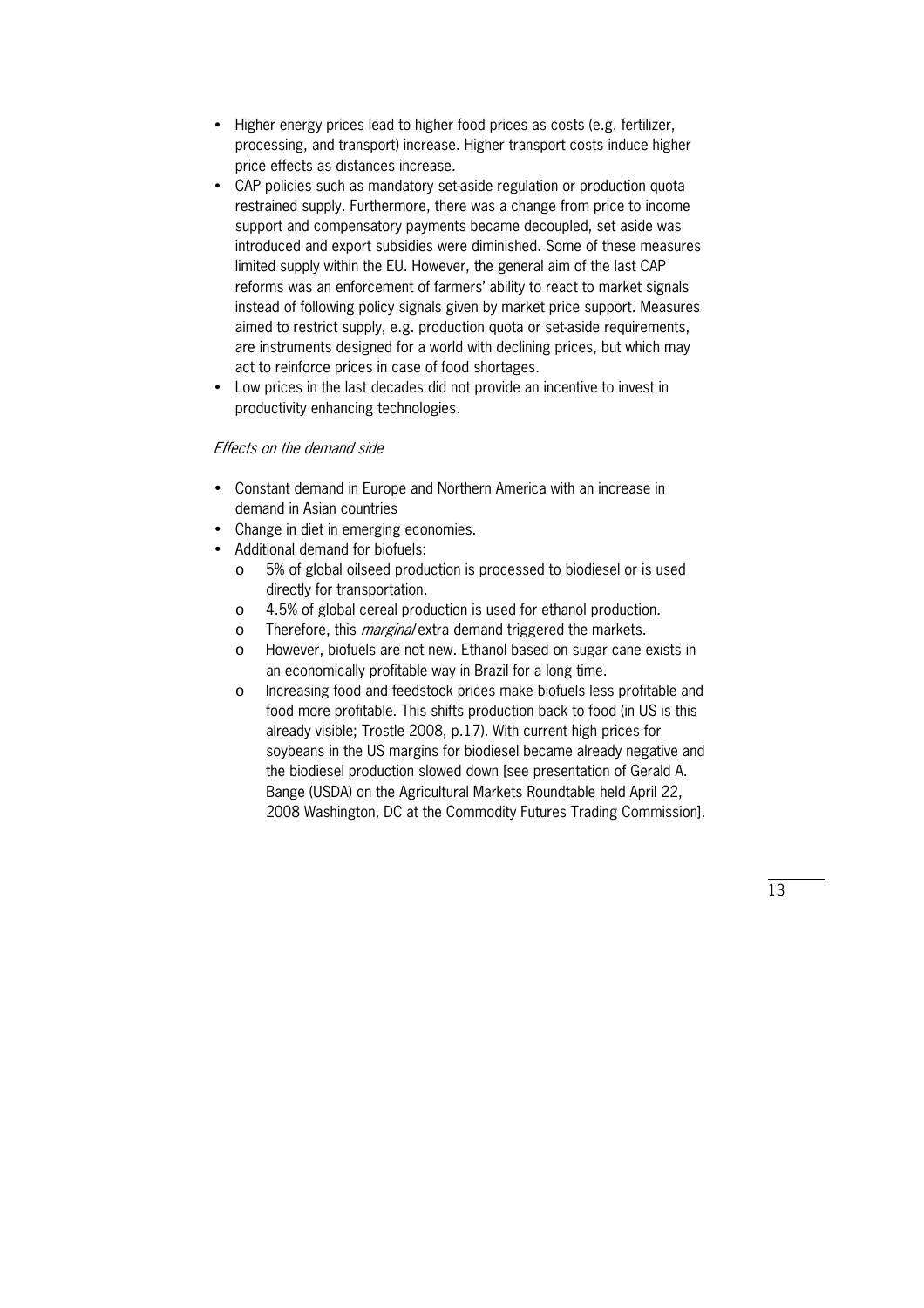## Development of Stocks

- The trend of a declining stock to use ratio as described in Figure 9 has increased and stocks for wheat are currently running on empty.
	- o This implies that all the shocks mentioned above could not be mitigated by using stocks but lead immediately to price increases. Furthermore, it enabled speculation (with stocks available there would have been less room for speculation)



Policy Responses to Rising Food Prices

- The rapidly increasing world prices for food grains, feed grains, oilseeds, and vegetable oils are causing domestic food prices at the consumer level to rise in many countries. In response to rising food prices, some countries are beginning to take protective policy measures designed to reduce the impact of rising world food commodity prices on their own consumers. However, such measures typically force greater adjustments and higher prices onto global markets.
- In the fall of 2007, some exporting countries made policy changes designed to discourage exports so as to keep domestic production within the country.

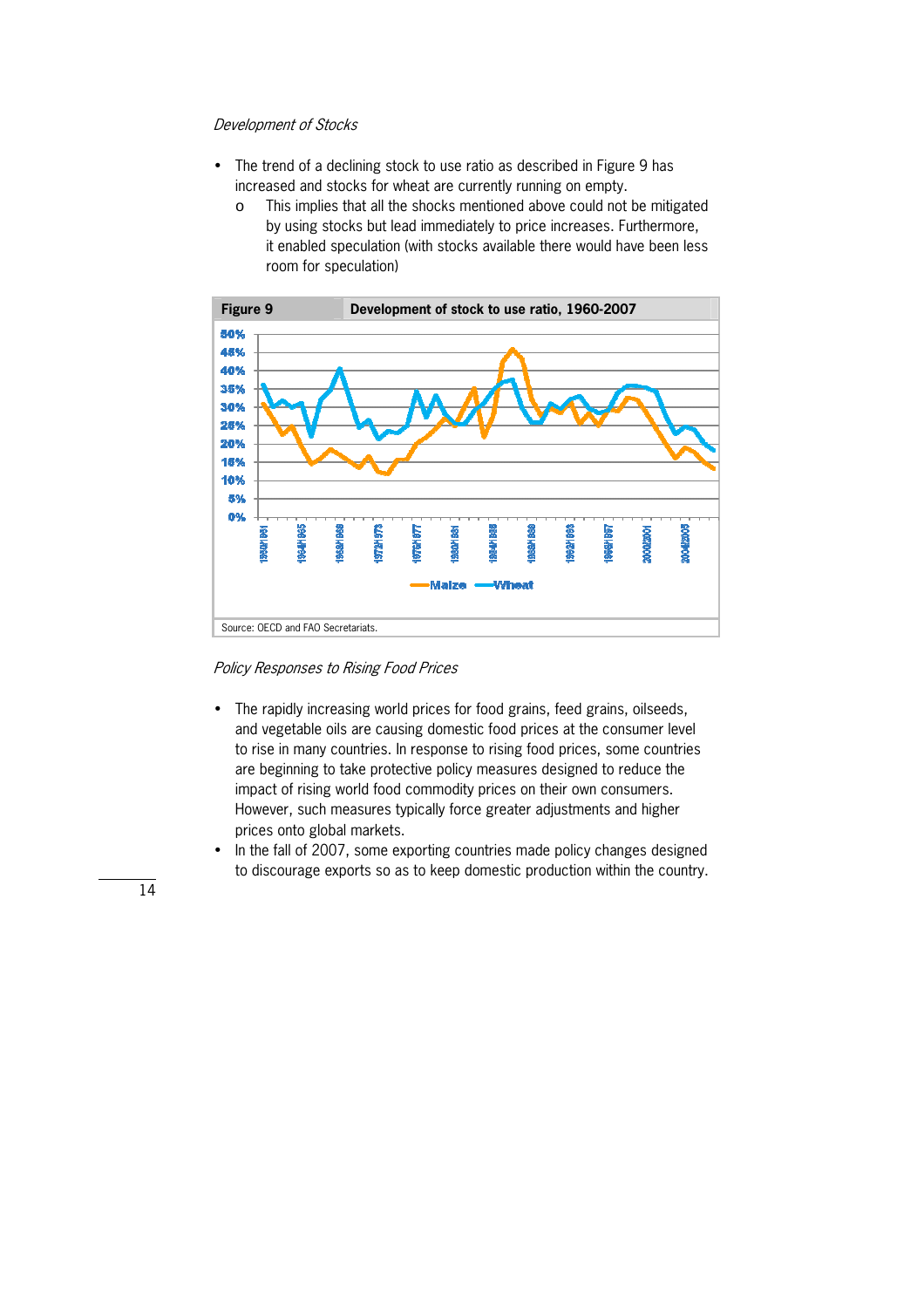The objective was to increase domestic food supplies and restrain increases in food prices. The box below depicts a partial list of these policy changes.

#### Eliminated export subsidies:

China eliminated rebates on value-added taxes on exported grains and grain products. The rebate was effectively an export subsidy that was eliminated.

## Export taxes:

- China, with food prices still rising after eliminating the value-added tax rebate, imposed an export tax on a similar list of grains and products.
- Argentina raised export taxes on wheat, corn, soybeans, soybean meal, and soybean oil.
- Russia and Kazakhstan raised export taxes on wheat.
- Malaysia imposed export taxes on palm oil.

#### Export quantitative restrictions:

- Argentina restricted the volume of wheat that could be exported even before raising export taxes on grains.
- Ukraine established quantitative restrictions on wheat exports.
- India and Vietnam put quantitative restrictions on rice exports.

#### Export bans:

- Ukraine, Serbia, and India banned wheat exports.
- Egypt, Cambodia, Vietnam, and Indonesia banned rice exports. India, the world's third largest rice exporter, banned exports of rice other than basmati, significantly reducing global exportable supplies.
- Kazakhstan banned exports of oilseeds and vegetable oils. Early in 2008, importing countries also began to take protective policy measures to combat rising food prices. Their objective was to make high-cost imports available to consumers at lower prices. A partial list of policy changes follows.

#### The following countries reduced import tariffs:

- India (wheat flour)
- Indonesia (soybeans and wheat; streamlined the process for importing wheat flour)
- Serbia (wheat)
- Thailand (pork)
- EU (grains)
- Korea and Mongolia (various food commodities)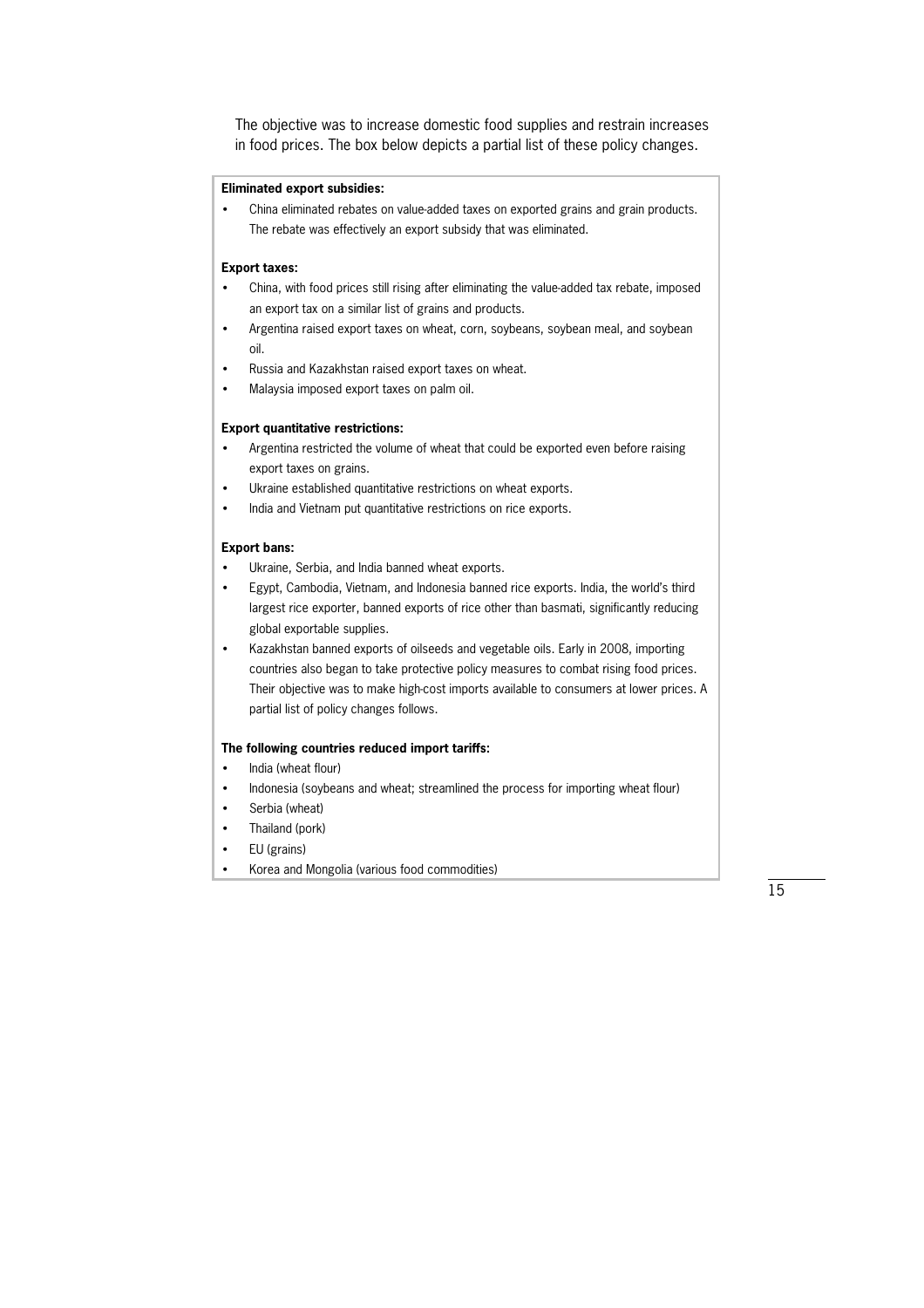#### Subsidizing consumers:

• Some countries, including Morocco and Venezuela, buy food commodities at high world prices and subsidize their distribution to consumers.

#### Other decisions by importers:

• Iran imported corn from the United States, something that has occurred rarely—only when they could not procure corn elsewhere at reasonable prices.

 The policies adopted by importing countries also changed price relationships in world markets. Their policy changes increased the global demand for food commodities even when world prices were already rapidly escalating.

Source: Ronald Trostle (2008) Global Agricultural Supply and Demand: Factors Contributing to the Recent Increase in Food Commodity Prices. ERS/USDA. WRS-0801 May 2008.

# Other effects

- USD exchange rate developments. World prices are denominated in dollars and the dollar depreciated against most currencies. The increase in prices in other currencies is therefore much less.
- SPECULATION:
- In recent months spot and future prices do not fully converge.
- Future prices remain higher than prices on spot markets.
	- o Reason for this development:
		- Most hedging (90%) is Index-hedging, i.e. 'traditional' short- and long hedging does not dominate the price development in the future markets.
		- Thus, if everybody expects high prices, then future prices tend to be higher than the spot prices.
	- o So, part of current high prices can be attributed to this 'bubble'.
- Difficult to estimate the impact of speculation in this story.
	- o The crises on the financial markets are diverting funds away from traditional financial institutions leading to a large pool of funds available for investments in other markets.
	- o There is definitely a impact of speculation in current high prices
	- o Hard to say it makes X %.
	- o Growing volatility in food markets due to the fact that most of hedging is based on index funds and not anymore on the 'traditional' short and long hedging. This share is less than 10% in total market volume.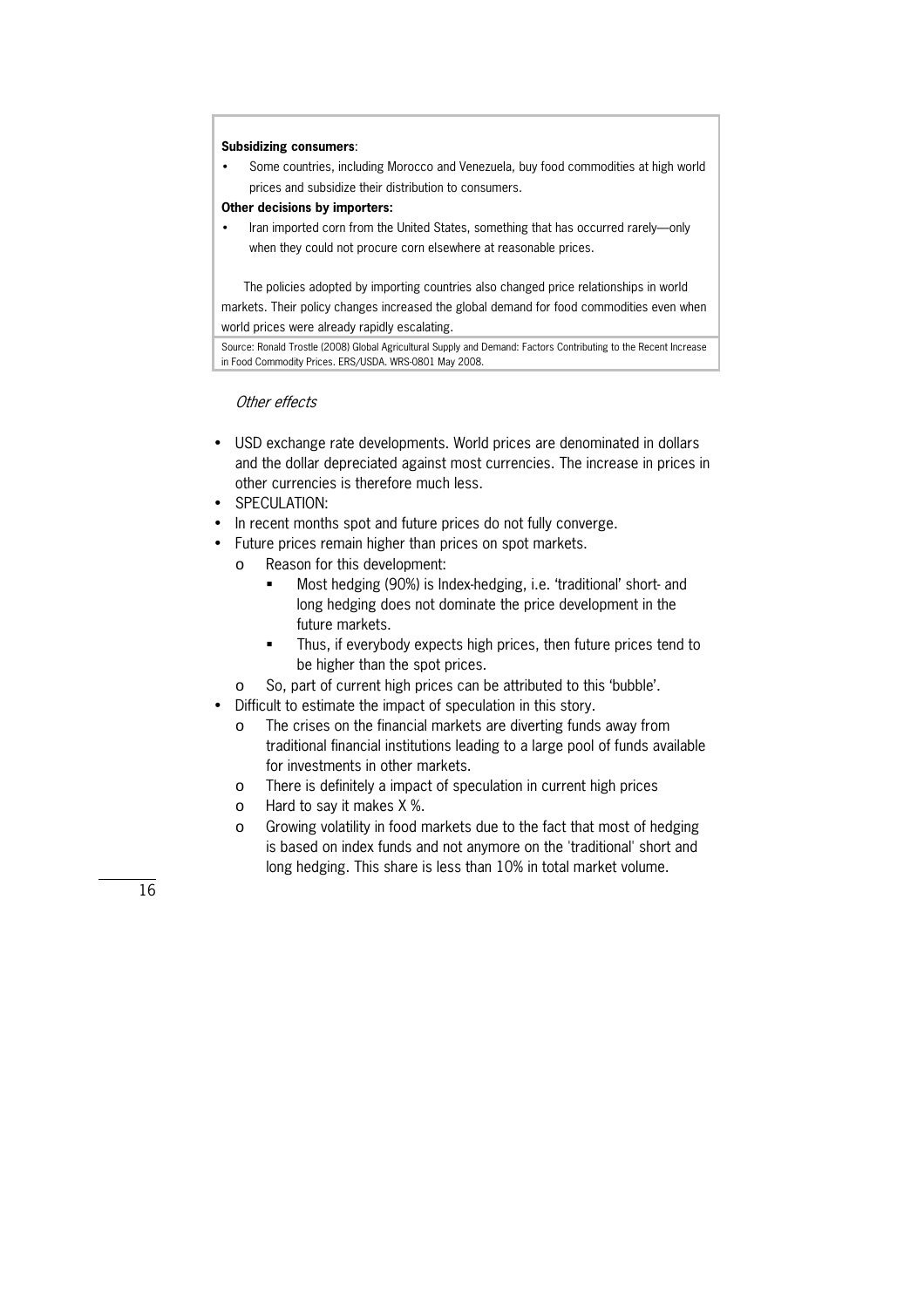- o An example for the current volatility: In the 1st week of March the fluctuation of corn prices was more than 150 USD/t, which is more than last year's average corn price!
- Impact of speculation on current spike in agricultural prices is difficult to quantify. Figure 10 shows the composition of the corn futures markets broken down between commercial merchants, managed money funds and commodity index traders together with the price development in USD per bushel of corn (in red on the right-hand scale).
	- o It clearly shows that not only the 'speculative' index and fund hedging but also the increase in short futures by commercial merchants contributed to the dramatic increase in corn future prices.
	- o However, the managed money funds which are mostly pension funds which diversify their portfolio now also to agricultural commodities – cut down their purchase of additional contracts on long position when prices increased dramatically (see the development of the green line in following figure).
	- o A formal assessment is hampered by data and methodological problems, including the difficulty of identifying speculative and hedgingrelated trades.
	- o A number of recent studies seem to suggest that speculation has not systematically contributed to higher commodity prices or increased price volatility.
		- For example, a recent IMF staff analysis (September 2006 World Economic Outlook) shows that speculative activity tends to respond to price movements (rather than the other way around), suggesting that the causality runs from prices to changes in speculative positions.
		- The Commodity Futures Trading Commission has argued that speculation may have reduced price volatility by increasing market liquidity, which allowed market participants to adjust their portfolios, thereby encouraging entry by new participants.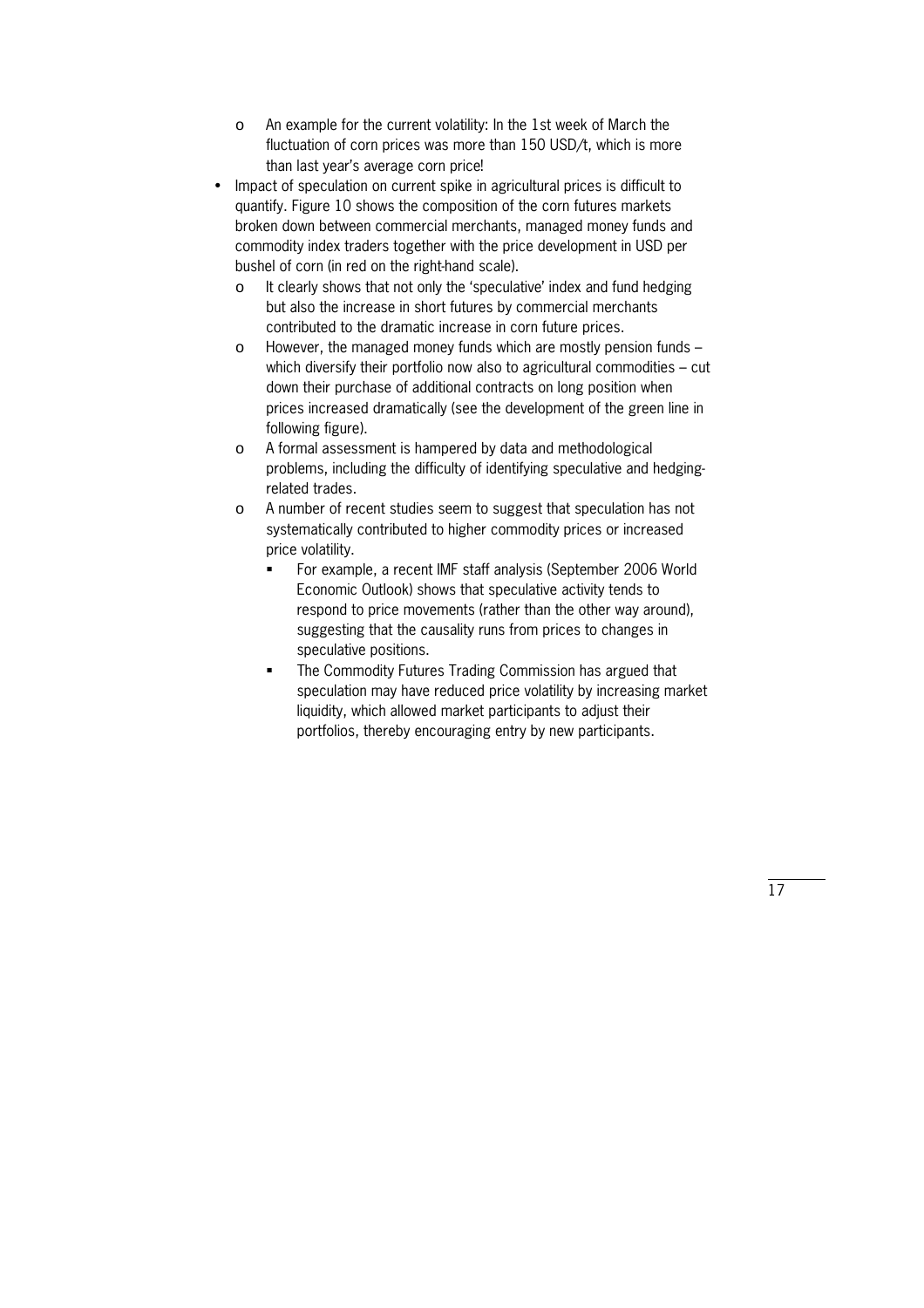

# 4 First quantitative results of the analysis of key driving factors

- OECD Outlook 2007-2017: The OECD performed some scenarios to see the impact of various drivers on their Outlook projection (OECD 2008). This analysis highlights the outcome of a situation where biofuel policies are in place under the reference scenario and different assumptions are moderate, e.g. income growth, development of crude oil prices, etc.:
	- o If biofuel production stays at its 2007 level, then world wheat prices would be 5% lower, maize 13% lower and vegetable oil 15% lower compared to the reference scenario where biofuel production in 2017 more than doubles relative to the 2007 level.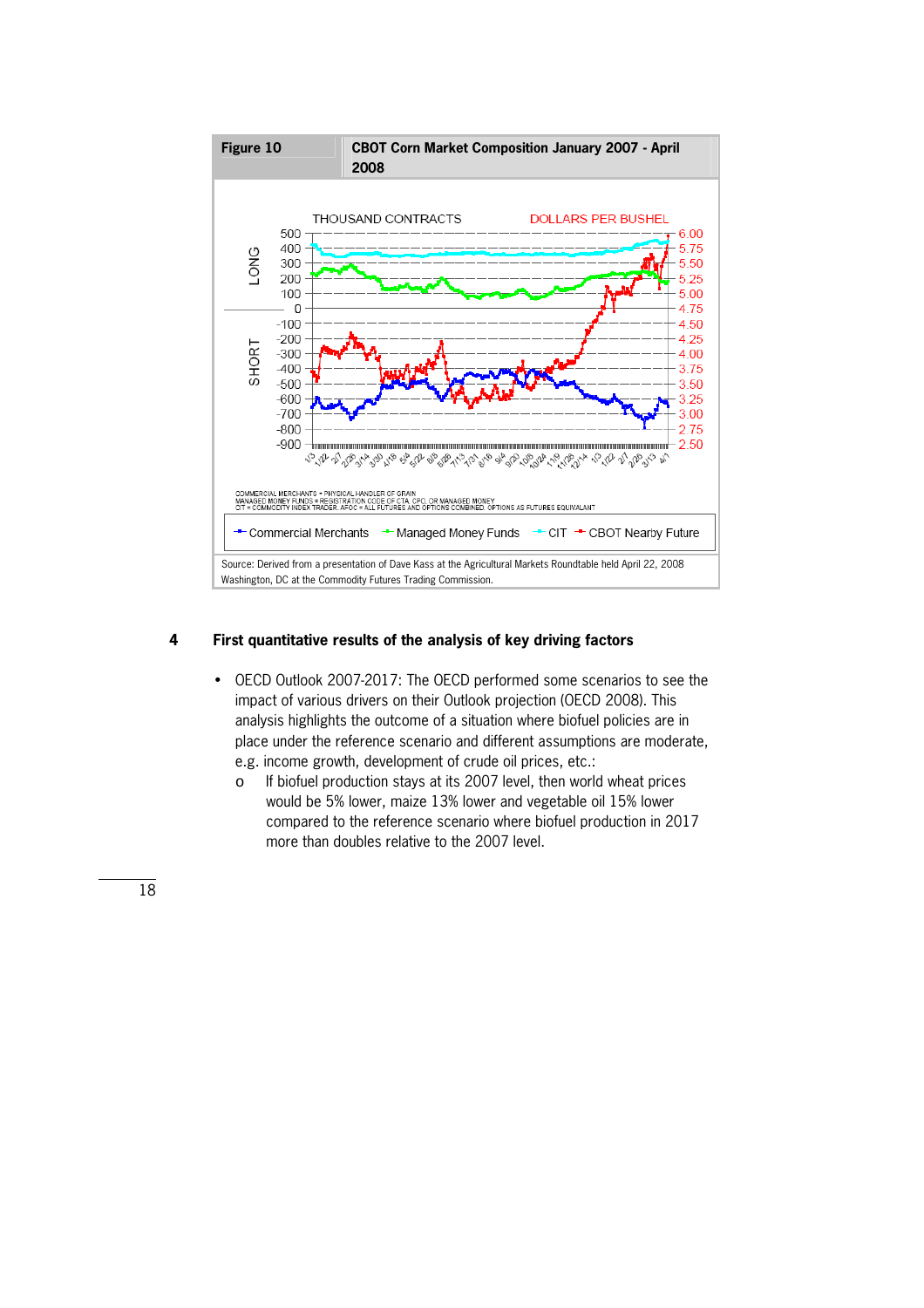- o A constant crude oil price implies 10% lower prices for all three commodities, due to the fact that the assumed high crude oil price under the reference scenario will make biofuel crops more profitable.
- o Lower income growth is especially relevant for vegetable oils (more than 10%).
- o Higher growth rates in yields for important biofuel crops will lower the world market prices for their production by more than 5 % for wheat and maize.



 These results are inline with our own results on the impact of biofuel policies, which are presented in Figure 14 below.

- International Food Policy Research Institute (IFPRI) study
	- o The percentage contribution of biofuels demand to price increases from 2000-07 is the difference between 2007 prices in the two scenarios, divided by the increase in prices in the baseline from 2000-2007.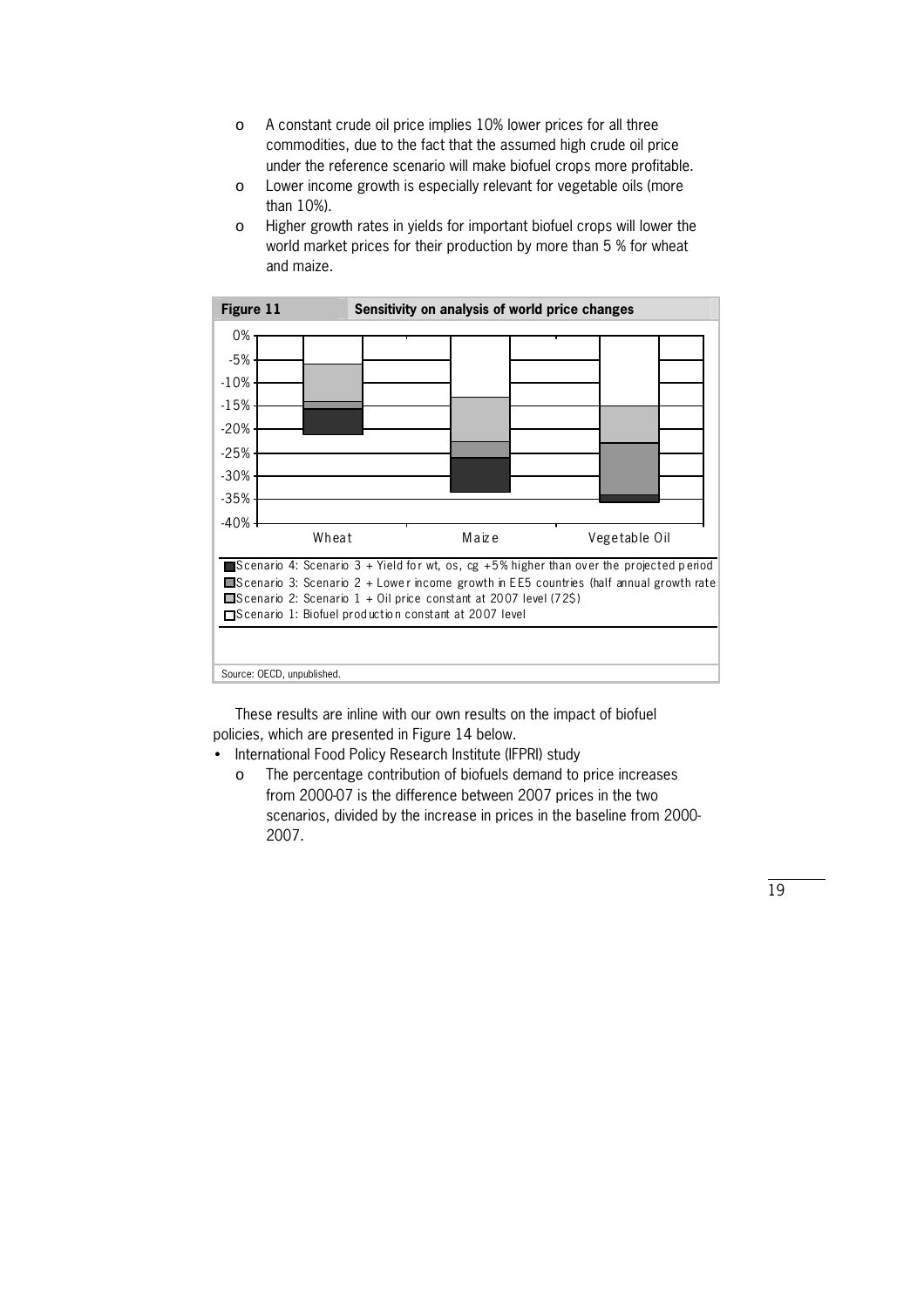- o The increased biofuel demand between 2000 and 2007, compared with previous historical rates of growth, is estimated to have accounted for 30 percent of the increase in weighted average cereal prices during 2000-07.
	- $M$ aize 39%
	- $\blacksquare$  Rice 21%
	- Wheat  $-22%$
- o Rapid growth in biofuel demand has contributed to the rapid rise in cereal prices, but it has not been a dominant driving force in the 2000-07 period, except perhaps in the case of maize.
- o The fundamentals of supply and demand seem to be playing more of a role in the rapid increase in prices during this period, especially for commodities like rice and wheat.
- $\circ$  After 2007 prices increases for rice in particular seem to be driven by the relatively 'thin' nature of the rice market with a limited amount of international trade compared to total production.

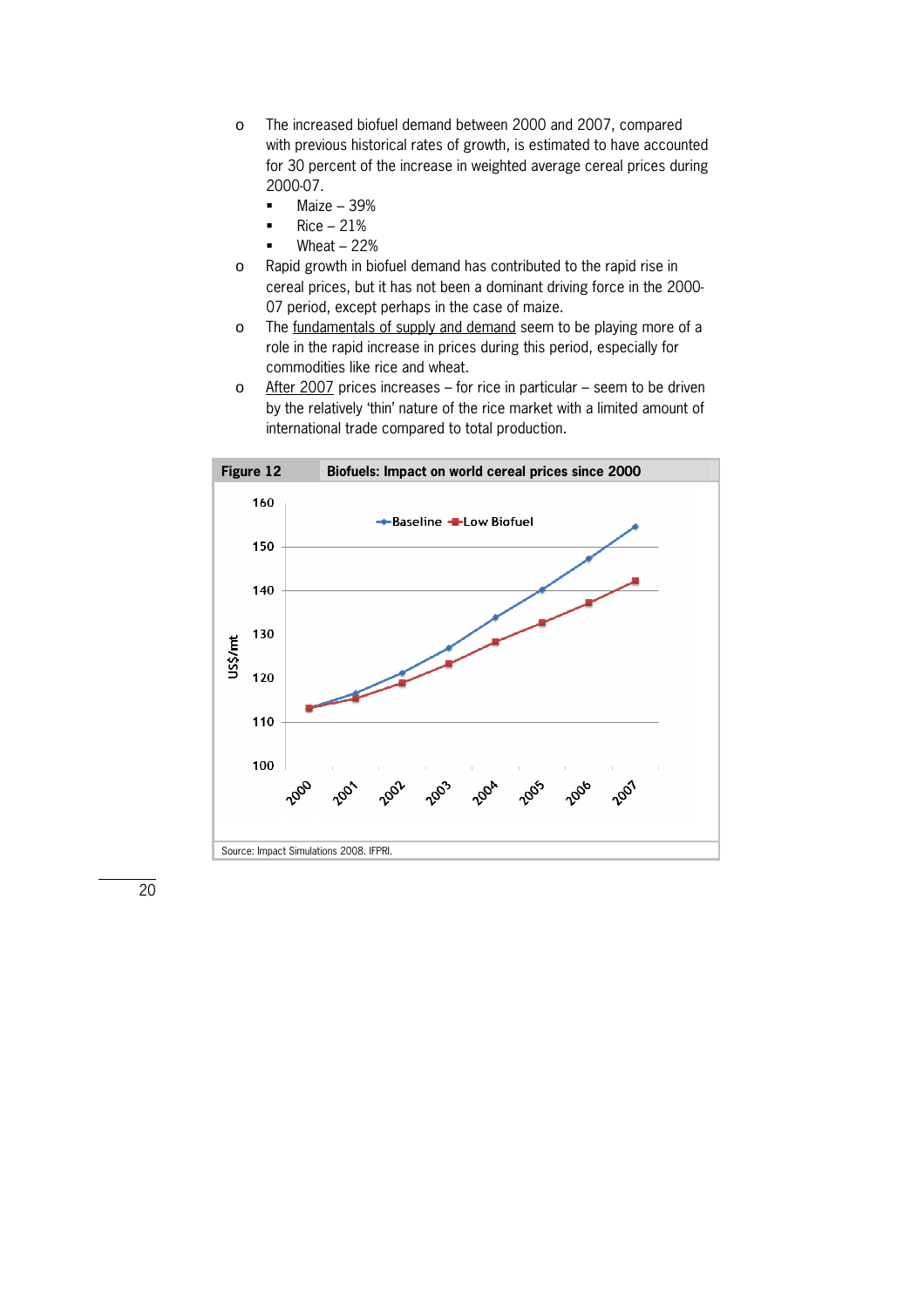- o Unilateral trade policy actions of individual Asian countries, which have sought to put into place export bans and import subsidies for rice.
- o Speculative trading and storage behaviour; private operators taking advantage of opportunities.
- Agri-Canada quantified the impact of all the policy responses. The impact of policies added a few percent for almost all commodities, except for rice where the impact is substantial (16%).



 Experts are pointing out that it is hard to quantify the separate impacts. The contribution of biofuel demand to the increase in average cereal prices of 30% presented by IFPRI was criticized by some colleagues. Some find it too high, other too low. However, all studies point out that a combination of factors was responsible for the rise. The analyses of OECD, FAPRI and also of Banse et al. (2008) indicated that the impact on world price levels is commodity specific. For corn the impact is relatively high due to the fact that most US ethanol production is corn-based. For other cereals – e.g., wheat and rice, where the use for biofuels is almost zero – only indirect effects over the land use affects the world price level. For those commodities an estimated increase of 30% – as indicated in the IFPRI estimates – seems to be rather high.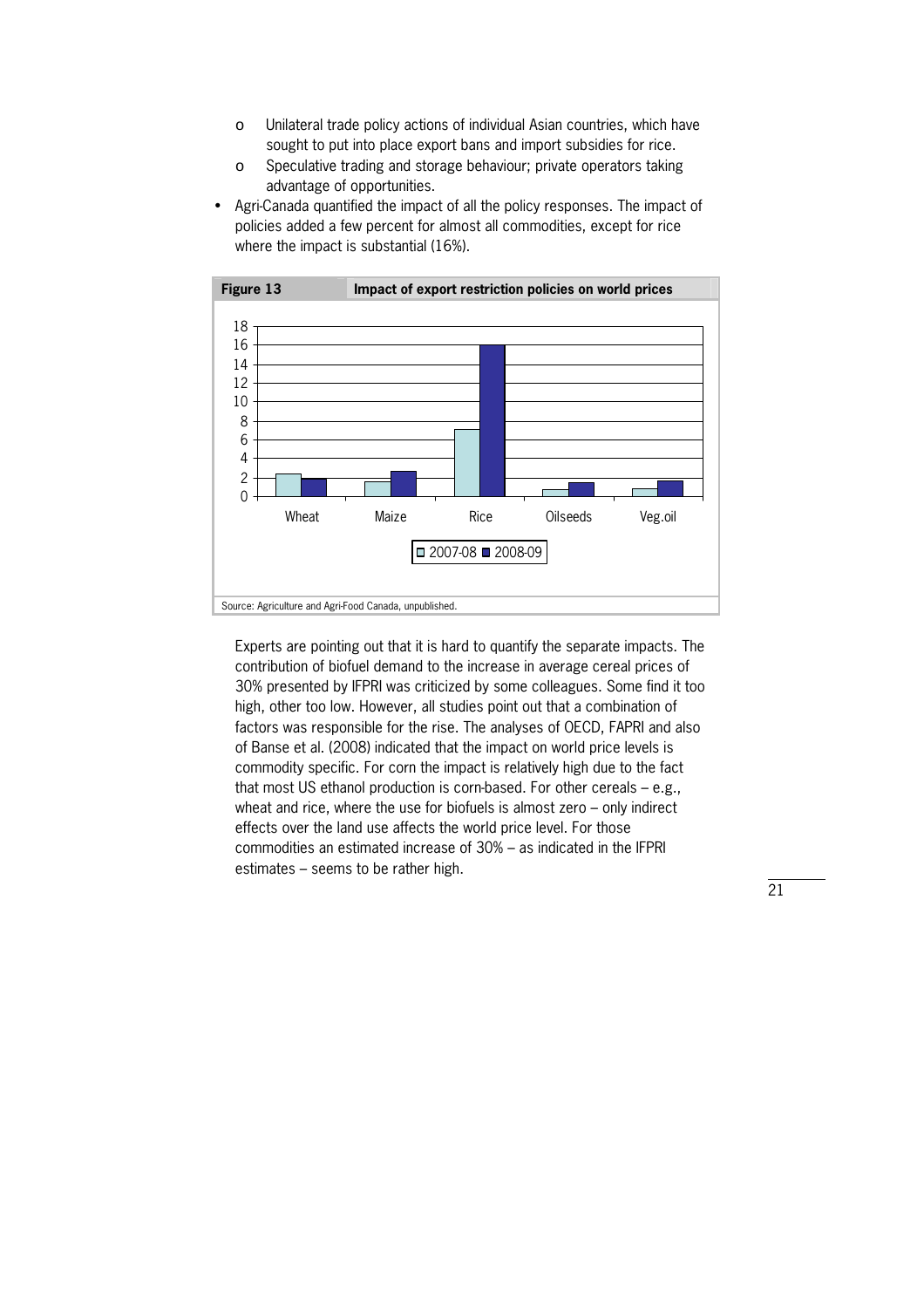# 5 The future

- High prices are their own worst enemy. Increased profit margins entice entrepreneurial investment, which results in increased production. Lower market prices inevitably follow. The 'invisible hand' of Adam Smith ensures that winners' gains and losers' losses will be temporary, as entrepreneurs correct market imbalances. In the USA, in the 2008 spring planting farmers are shifting from maize to wheat and soybeans, setting the prices of the latter on a downward trajectory and stabilising the price of the former.
- Higher prices induce more production as planted areas increase and available arable land will be used more intensively. Therefore, the current situation is not structural and as a result prices will go down again. However, first stocks have to be built up again. Both effects take some time. In Brazil and Russia there are ample opportunities as additional land can be taken into production, whereas in many other countries production can only be higher due to intensification. According to USDA analyses, Russia, Ukraine and Argentina can become one of the world's top grain exporters.
- R&D investments in agriculture (e.g. yields, etc) become more profitable with higher food prices.
- Strategic stocks are essential to limit price volatility in world agricultural markets, but they are costly.
- The expected impact on world prices of the 10% EU-biofuel directive and the various global biofuel initiatives is depicted in the graph below (Banse et al, 2008). If all initiatives are implemented together and technological change stays on the historic trend, then the impact on world prices is substantial. The arrival and impact of second-generation biofuels is uncertain. According to Banse et al. (2008), biofuels lead to higher agricultural income, land use and land prices, and a loss of biodiversity.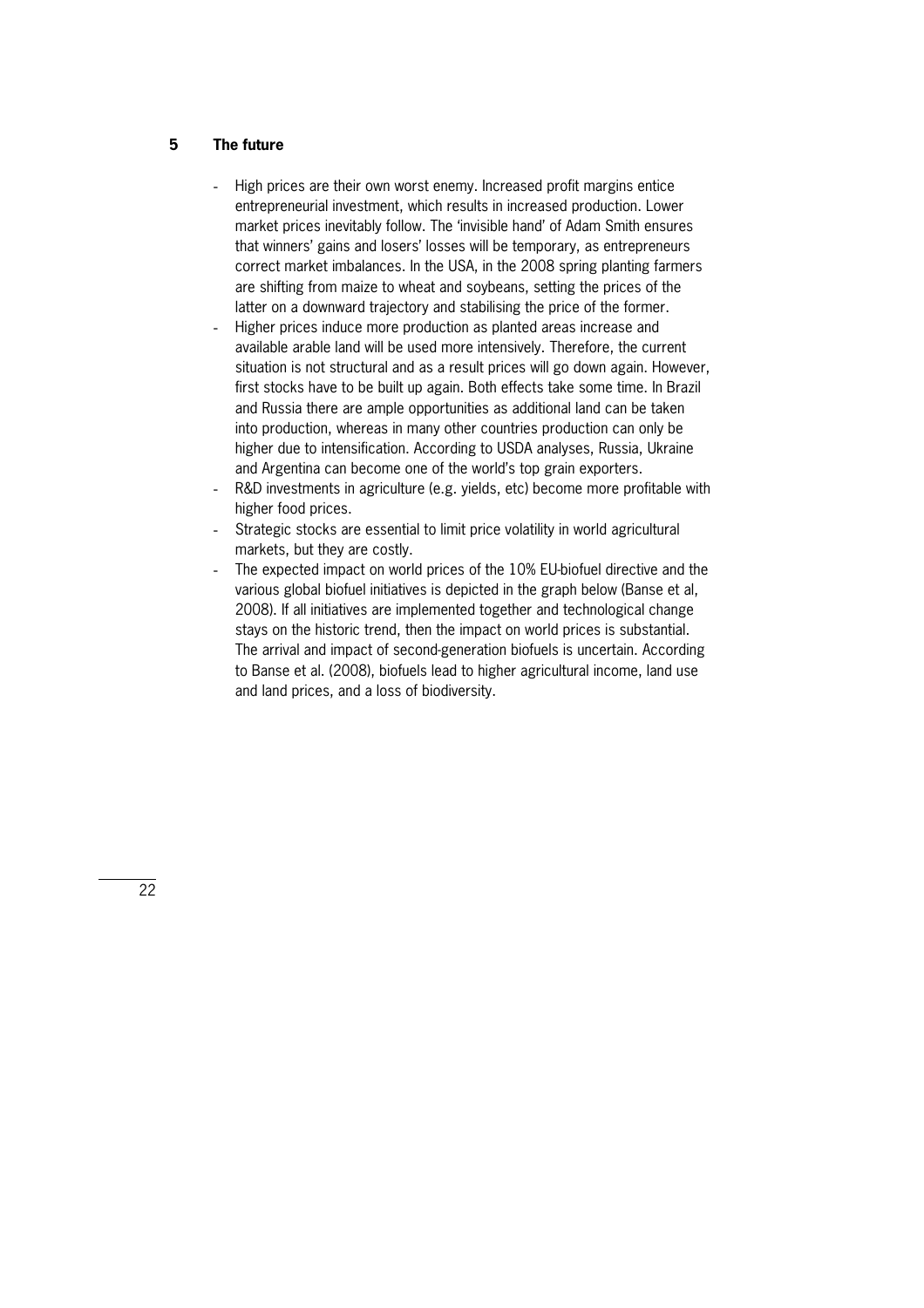

- Development of oil prices is crucial for the development of biofuels. Some experts point that prices stay high due to increased demand in Asia and depleting supply resources. Others indicate that this is a temporary situation as capacity is lacking at the moment due to too few investments in the past. If oil prices stay high, food and energy markets will be more interlinked. The oil prices will then put both a floor and a ceiling<sup>1</sup> for prices in the food markets (Schmidhuber, 2007). As energy markets are more elastic, the long-term trend of food prices might be changed (less negative to positive dependent on development oil price).
- High feedstock prices make biofuels less profitable (ceiling effect), as does a low oil price (floor effect). Even at current level of crude oil prices of 120 USD per barrel almost no biofuels are economically viable without policies. A low oil price implies that only biofuels will be produced under mandates or

 $\overline{a}$ 

<sup>&</sup>lt;sup>1</sup> Ceiling price effect: as feedstock costs are the most important cost element of all (large scale) forms of bioenergy use, feed stock prices (food and agricultural prices) cannot rise faster than energy prices in order for agriculture to remain competitive in energy markets. Floor price effect: If demand is particular pronounced as in the case of cane-based ethanol, bioenergy demand has created a quasi intervention system and an effective floor price for sugar in this case.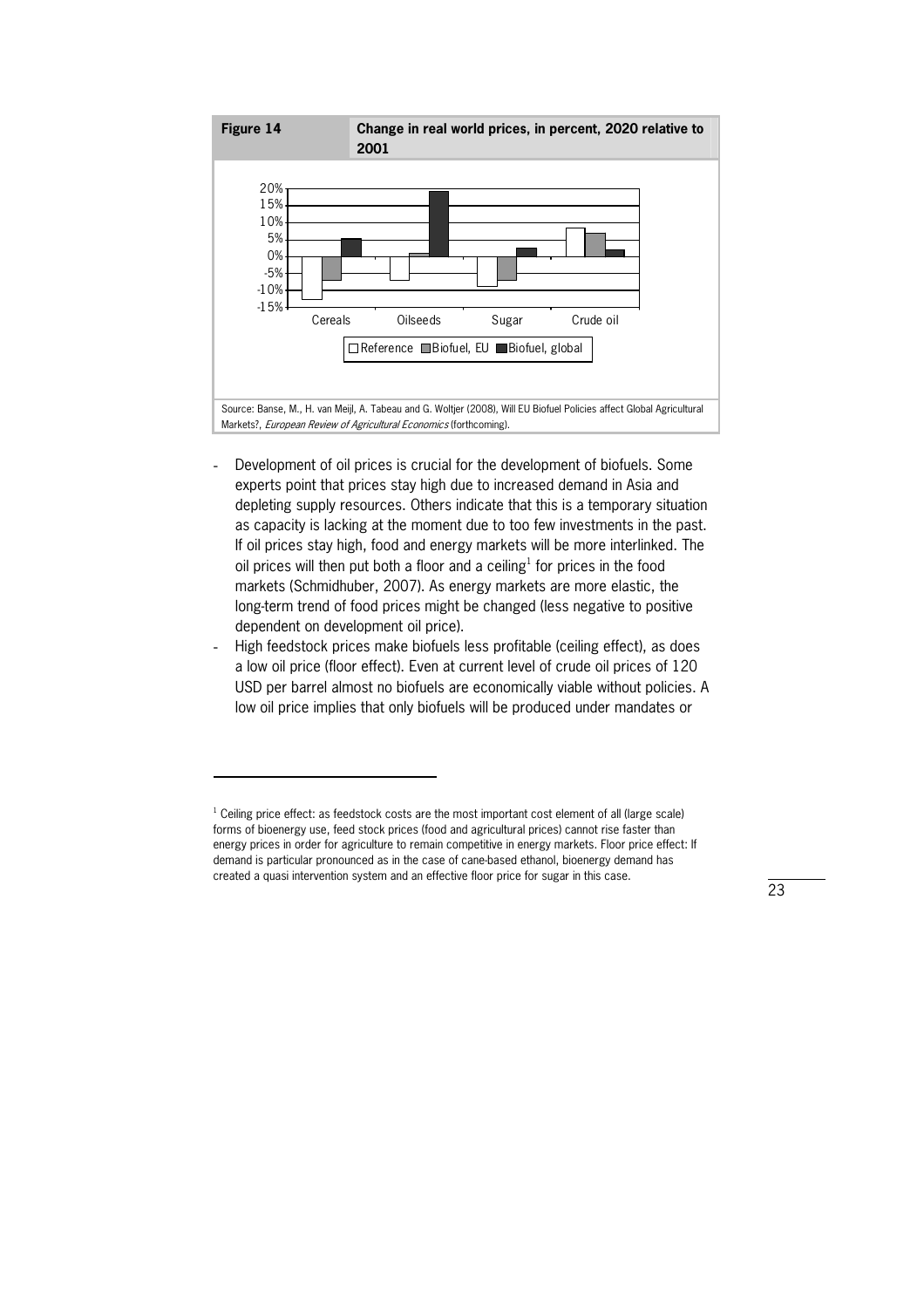that they are heavily subsidized. Without an increase in oil prices the impact of biofuels is therefore limited to the impact of filling the mandates.

- The interrelation with the energy markets may slowdown or reverse Cochrane's treadmill or Owens development squeeze which imply declining real agricultural prices, less farmers, larger scale farming and possible depopulated areas.
- Volatility of world prices might be an important problem in the future that causes hunger in terms of very high prices for poor consumers and problems for poor farmers when prices are low. The ceiling and especially the floor may act as an intervention price in case of very volatile prices. A floor may also stimulate agriculture in the (poor) world. Hunger is not a problem directly related with biofuels but often of bad policies, and improperly functioning factor and commodity markets.<sup>1</sup> In principle, there is enough food in the world but there is a distribution problem.
- Rising food commodity prices tend to negatively affect lower income consumers more than higher income consumers. First, lower income consumers spend a larger share of their income on food. Second, staple food commodities such as corn, wheat, rice, and soybeans account for a larger share of food expenditures in low-income families. Third, consumers in low-income, food-deficit countries are vulnerable because they must rely on imported supplies, usually purchased at higher world prices. Fourth, countries receiving food aid donations based on fixed budgets receive smaller quantities of food aid. A simplified comparison of the impact of higher food commodity prices on consumers in high-income countries and on consumers in low-income, food-deficit countries illustrates these differences (see Table 1).

 $\overline{a}$ 

<sup>&</sup>lt;sup>1</sup> AG assessment (2008), "Policy options for improving livelihoods include access to microcredit and other financial services; legal frameworks that ensure access and tenure to resources and land; recourse to fair conflict resolution; and progressive evolution and proactive engagement in Intellectual Property Rights (IPR) regimes and related instruments."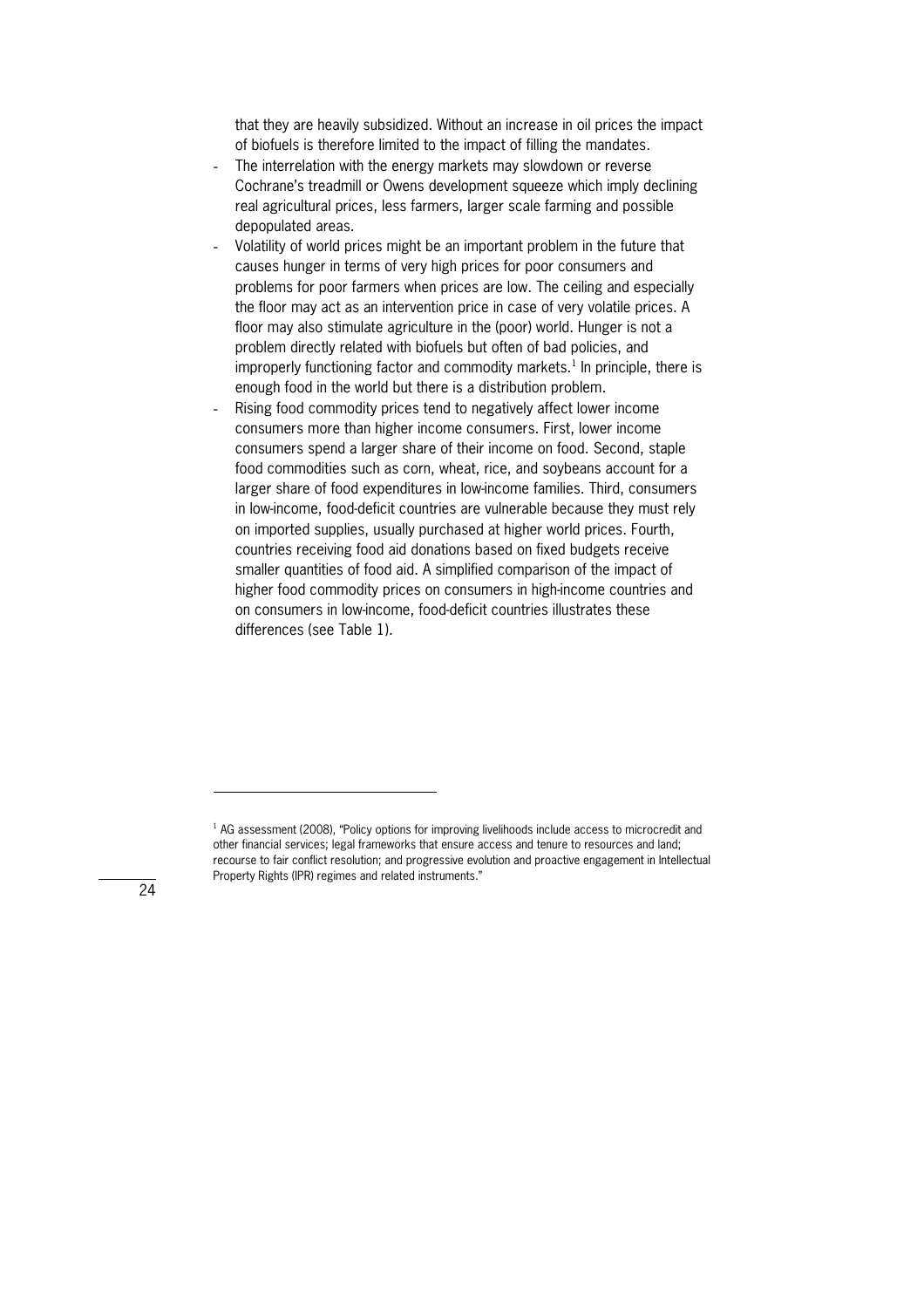| Table 1                     | <b>Impact of Higher Food Commodity Prices on Consumers'</b><br><b>Food Budgets</b> |                                 |                             |  |  |
|-----------------------------|------------------------------------------------------------------------------------|---------------------------------|-----------------------------|--|--|
|                             |                                                                                    | <b>High income</b><br>countries | Low income,<br>food deficit |  |  |
|                             |                                                                                    |                                 | countries                   |  |  |
| <b>Initial Situation</b>    |                                                                                    |                                 |                             |  |  |
| Income                      |                                                                                    | € 40,000                        | $\epsilon$ 1,000            |  |  |
| Food Expenditure            |                                                                                    | $\in 4.000$                     | € 500                       |  |  |
| Food Costs as % of Income   |                                                                                    | 10%                             | 50%                         |  |  |
|                             |                                                                                    |                                 |                             |  |  |
| 30% increase in food prices |                                                                                    |                                 |                             |  |  |
| new costs for total food    |                                                                                    | € 5,200                         | € 650                       |  |  |
| expenditure                 |                                                                                    |                                 |                             |  |  |
| Food Costs as % of Income   |                                                                                    | 13%                             | 65%                         |  |  |
| Source: Own compilation.    |                                                                                    |                                 |                             |  |  |

o This illustrative comparison shows that for a consumer in a high-income country a 30-percent increase in food prices causes food expenditures to rise 3 percent ( $\in$ 1200), while for a consumer in a low-income country food expenditures increase by 15 percentage points.

# 6 Concluding remarks

The motivation at the origin of this memo can be summarised in four questions:

- Is the current price increase driven by real or monetary issues (notably a speculation phenomenon)?
- Are natural resource and basic food commodity prices linked together?
- Is the shortfall in production also linked to governance issues that limit investment and production?
- To what extent is the underused capacity in land and man-power a result of lack of investment capacity, both at the micro level (tools and seed) and at the macro level (storage and transportation infrastructure)?

 The work on these questions allows the formulation of responses, and also some broader observations.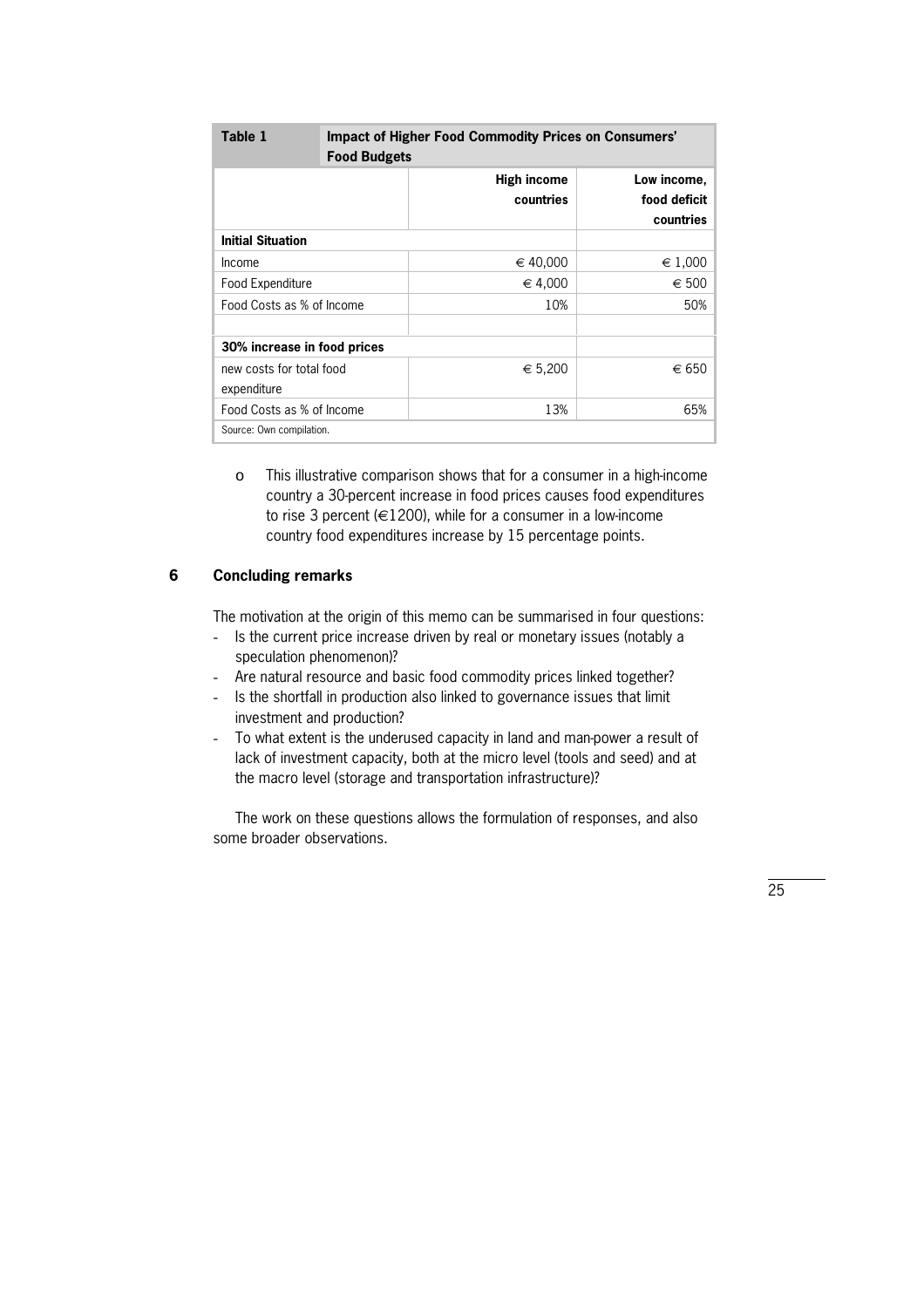From our work it is clear that the price increases have several roots and that a normally functioning market will in time provide a certain degree of corrective action. But policy/political decisions can prevent the market from doing so. In any case, the time lapse for the market to act does not remove the acuity of the price distortion that affects the poorest people, and urgent intervention is necessary to alleviate the effects of short-term price peaks.

Natural resource prices lead basic food commodity prices; the rate of growth of the former has historically been (and is again at present) higher than the latter. Biofuels create a more direct link between food and fuel prices, if fuel prices are high: the long-term trend of declining real food prices might be dampened or reversed.

 The influence of policy/political decisions mentioned above is certainly present when considering why production in many countries is below the potential capacity to produce food. Not only has land been voluntarily removed from production in some cases, but the access to technology and markets is sometimes also limited by factors that are strictly in the realm of governance. But then there are also potential producers, who simply can not make it into the market, and they can be assisted through micro-credit or through the donation of tools, seeds and the development of irrigation, storage capacity and transportation facilities to integrate into market structures.

 Our further observations are of several orders, and theses are with regard to policy implications, market failure, social equity, and required policy action.

#### Policy implications

With regard to the EU, CAP reform was designed to enforce farmers' reaction to market signals. There should be no surprise, therefore, when farmers do, and therefore production falls close to the level of world demand. The problem, however, is the time lag between the demand in the market and a farmer's decision on what – and how much – to plant. There is always some degree of 'inadequate' response on the supply side. Around the world, farmers are now responding to price signals and are increasing their production of cereals. Building up and managing stocks is not the primary responsibility of farmers, and in a free market this is left to traders; some government intervention might be considered, but a return to automatic intervention based solely on commodity prices should be absolutely avoided!